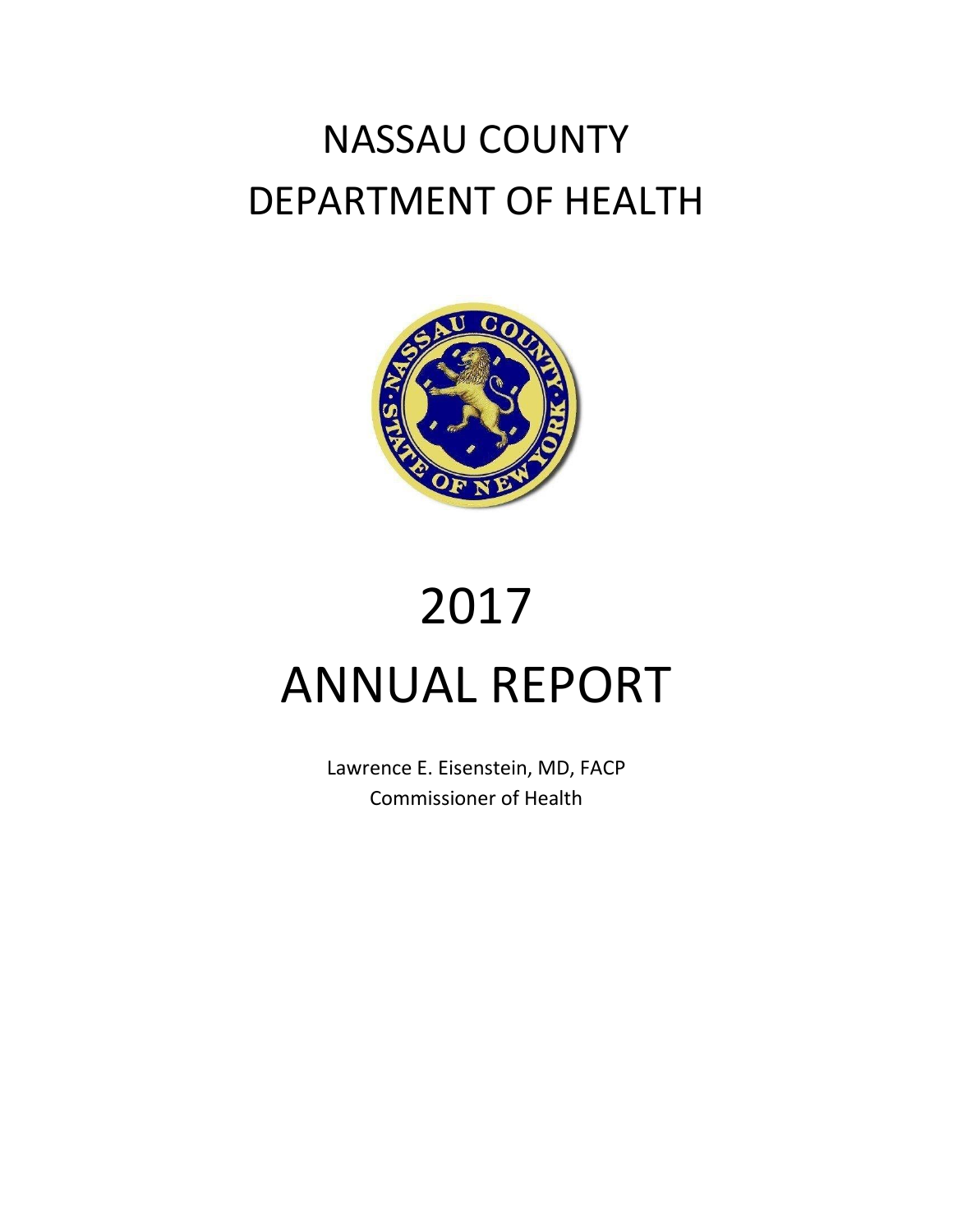### **Table of Contents**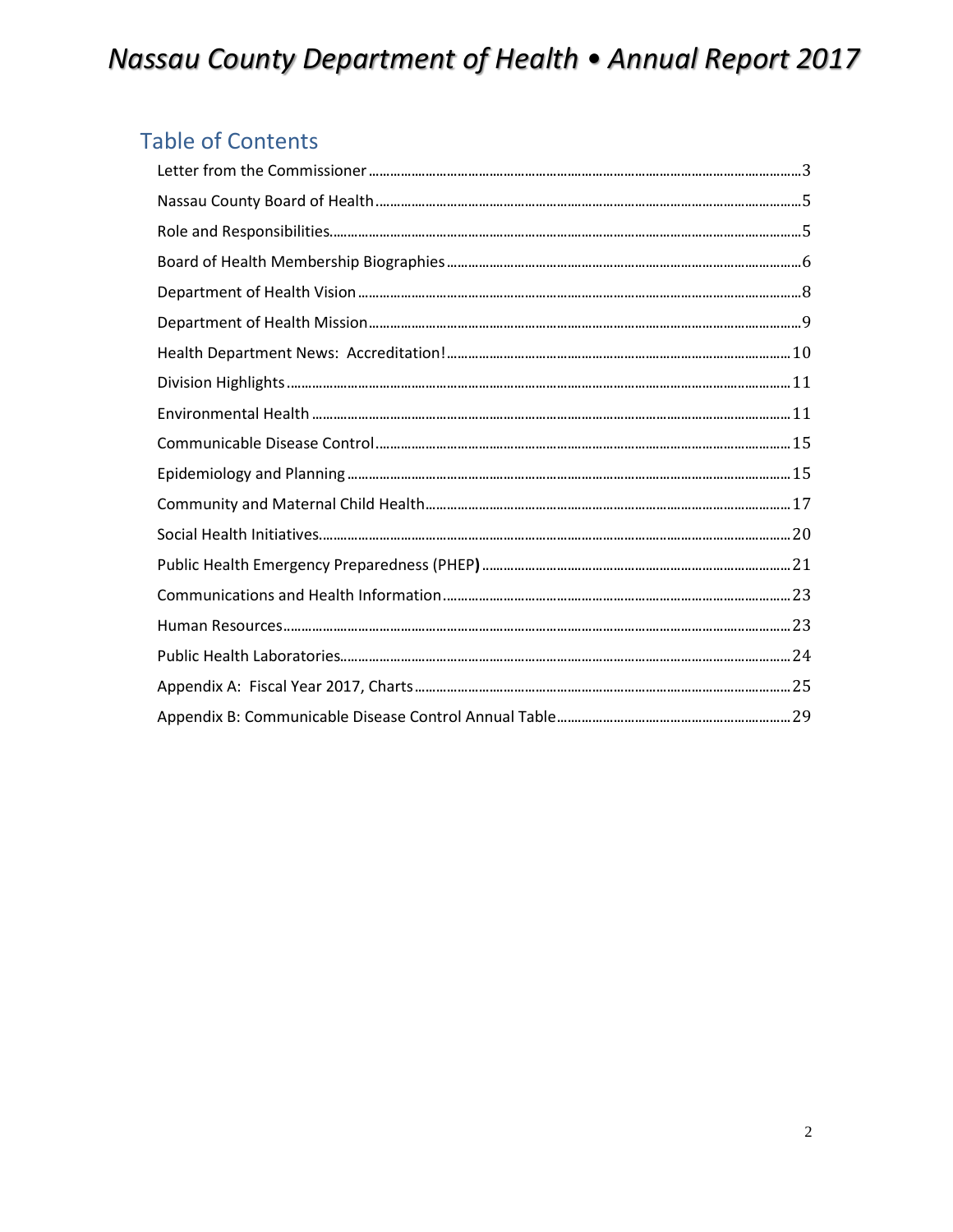### <span id="page-2-0"></span>**Letter from the Commissioner**

*It is my great pleasure to present the 2017 Annual Report from the Nassau County Department of Health (NCDOH.) 2017 was a year of great accomplishment and achievement at NCDOH. While we successfully worked towards our mission and made daily progress in protecting the health of the residents of Nassau County, one of our greatest accomplishments came in September when NCDOH was conferred Public Health Accreditation by the Public Health Accreditation Board! NCDOH became the very first large local health department (LHD) in New York to achieve accreditation. Becoming accredited was the culmination of many hundreds of hours of work over the previous 5 years. For our residents, accreditation means that NCDOH has proven to meet the highest standards for public health services to be delivered by LHDs. To become accredited NCDOH comprehensively evaluated our protocols and procedures, and this process has improved our efficiency and performance. It all leads to healthier communities within Nassau County!* 

*Besides achieving accreditation, NCDOH continued to be a leader and innovator in public health. The National Association of County and City Health Officials (NACCHO) awarded NCDOH 3 more model and promising practice awards, bringing the total to 12 since 2013 (by far the most of any county health department in New York State!) These awards are representative of the successful, innovative public health practices put in place by the great professionals employed at NCDOH. Besides these specific awards, many NCDOH employees were honored with speaking opportunities, grant awards, and committee appointments.* 

*As in past years, NCDOH faced many challenges in 2017. Emerging diseases in the previous years included Zika and Ebola, and in late 2017 it became obvious that a severe influenza season was in store. NCDOH was familiar with the emerging data and was fully prepared to respond in order to protect our residents. This preparation and response is not only seen on all communicable diseases (including Sexually Transmitted Diseases and Tuberculosis,) but in our Environmental Health unit too, who worked relentlessly to keep the public water supply safe, gas tanks properly maintained, and beaches and camps safe for our residents to use (among many other responsibilities.) The Division of Maternal Child Health served many thousands of children and their families through*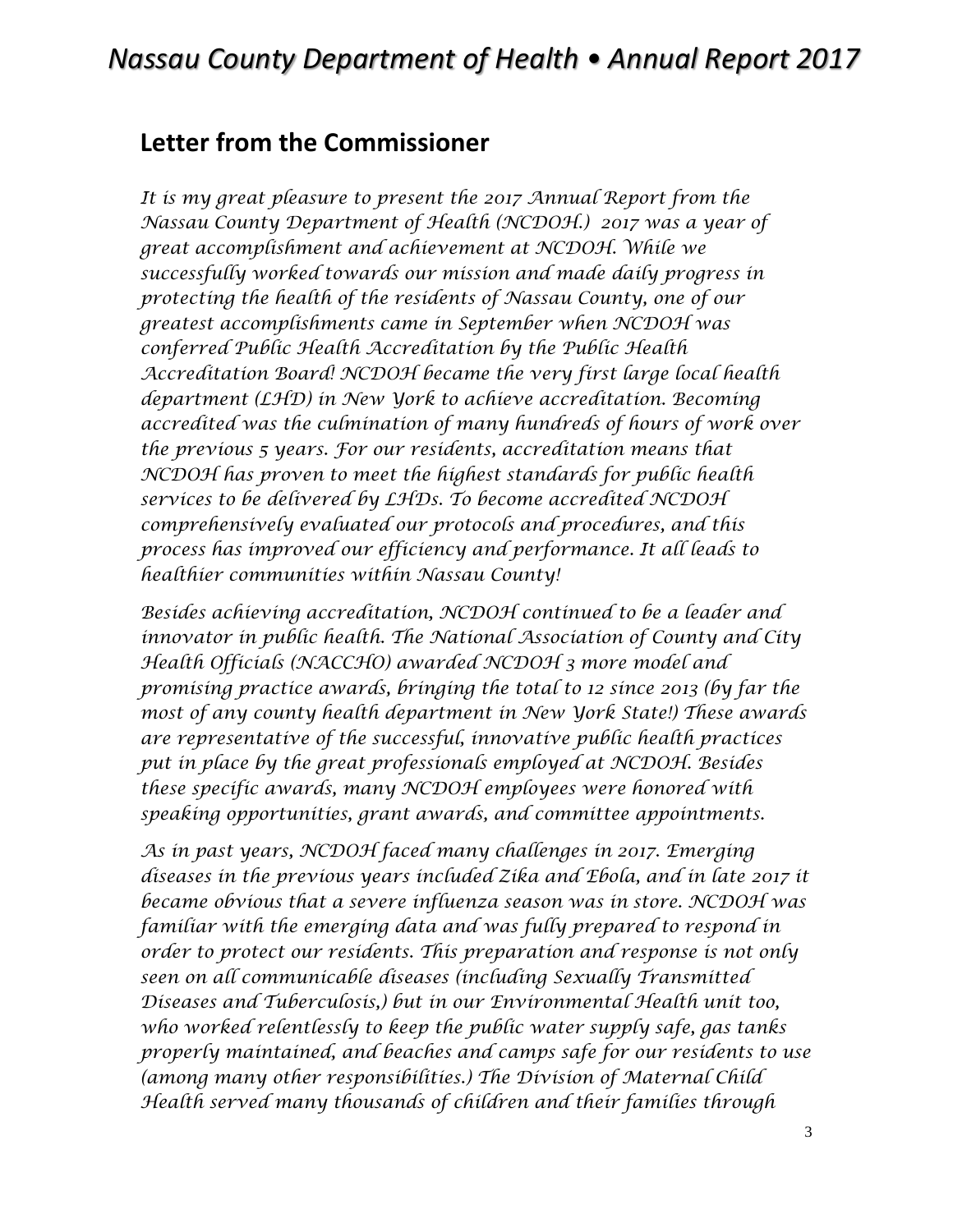*Early Intervention and Pre-school services, the WIC program (Women, Infants and Children,) lead protection, and child fatality review team. Other bureaus within our department were extremely successful in forwarding initiatives and meeting the health needs of our residents. We launched a new Bureau of Analytics, and our Minority Health Bureau continued to make in-roads with community partners working towards addressing health disparities. Many members of NCDOH accomplished above and beyond expectations in 2017!* 

*This report summarizes the incredible amount of work accomplished by the approximately 220 employees at NCDOH. 2017 saw the retirements of more than 30 employees, and we welcomed new staff members to our ranks. I extend my deepest appreciation to those who dedicated their careers to protecting the residents of Nassau County, and I look forward to more continued successes for NCDOH in 2018 and beyond!*

*Sincerely,*

Lawrence Eisenstein, MD, MPH, FACP Commissioner

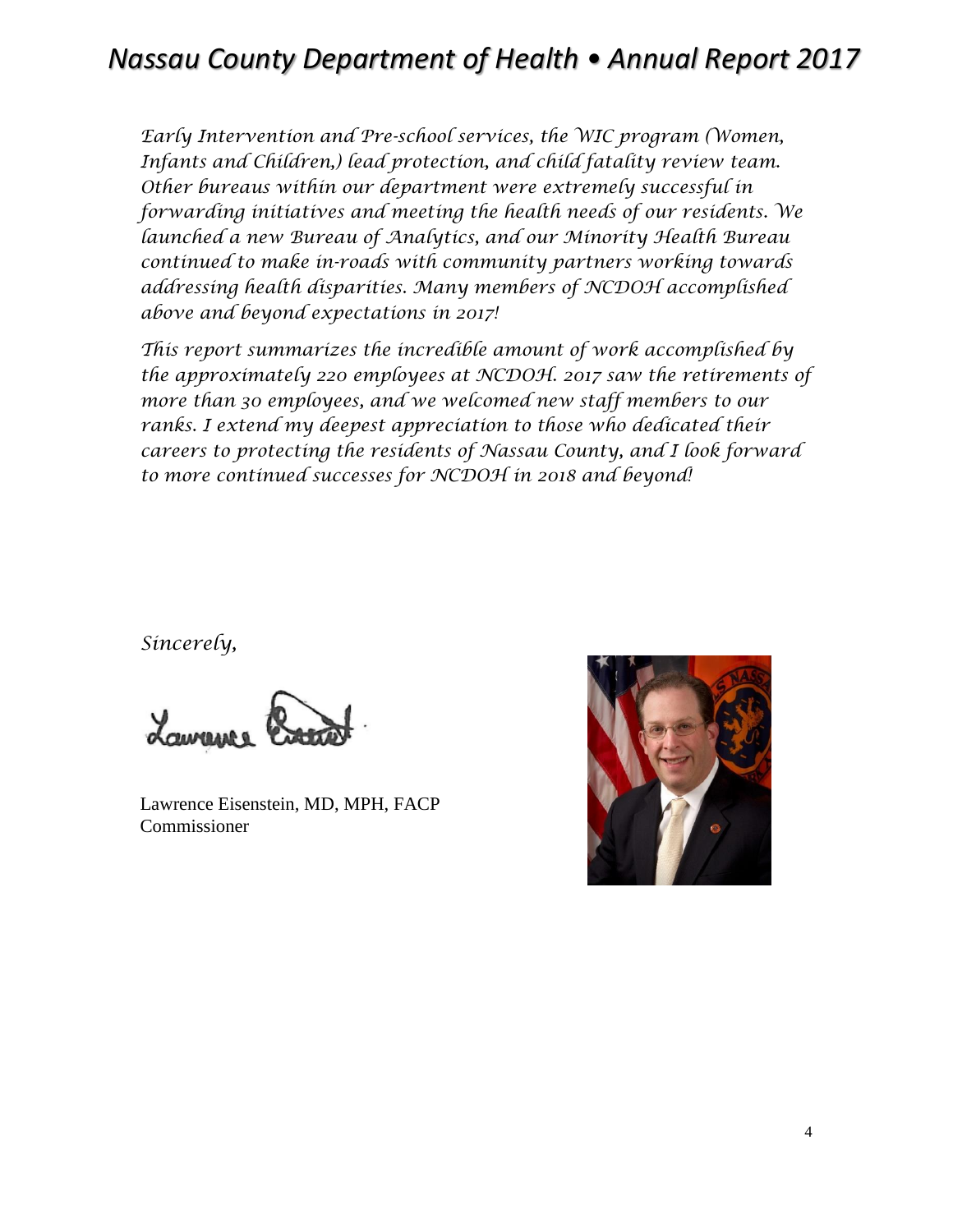### <span id="page-4-0"></span>**Nassau County Board of Health**

#### <span id="page-4-1"></span>**Role and Responsibilities**

The Nassau County Board of Health and the Nassau County Department of Health were created in 1938 by the Nassau County Charter.

Members of the Board of Health (hereafter referred to as the "Board") are appointed by the County Executive to five-year terms. The Board enforces the New York State Public Health Law as well as New York State and local sanitary codes. The Board:

- Prescribes the duties of and directs the Commissioner of Health.
- Makes and publishes orders and regulations for the preservation of life and health.
- Creates orders and regulations for the supervision of nuisances and other matters detrimental to the public health.
- Restrains by injunction violators of its orders and regulations.
- Issues subpoenas, compels the attendance of witnesses, and administers oaths and compels testimony.
- Issues warrants to peace officers to enforce the law.
- Prescribes and imposes penalties for violations of, or failure to comply with, its orders or regulations or any of the regulations of the state sanitary code.

**Inquiries to the Nassau County Board of Health can be addressed to:** 

**Ellen J. Braunstein, MD, Chair Nassau County Board of Health c/o Nassau County Department of Health 200 County Seat Drive, Mineola, NY 11501**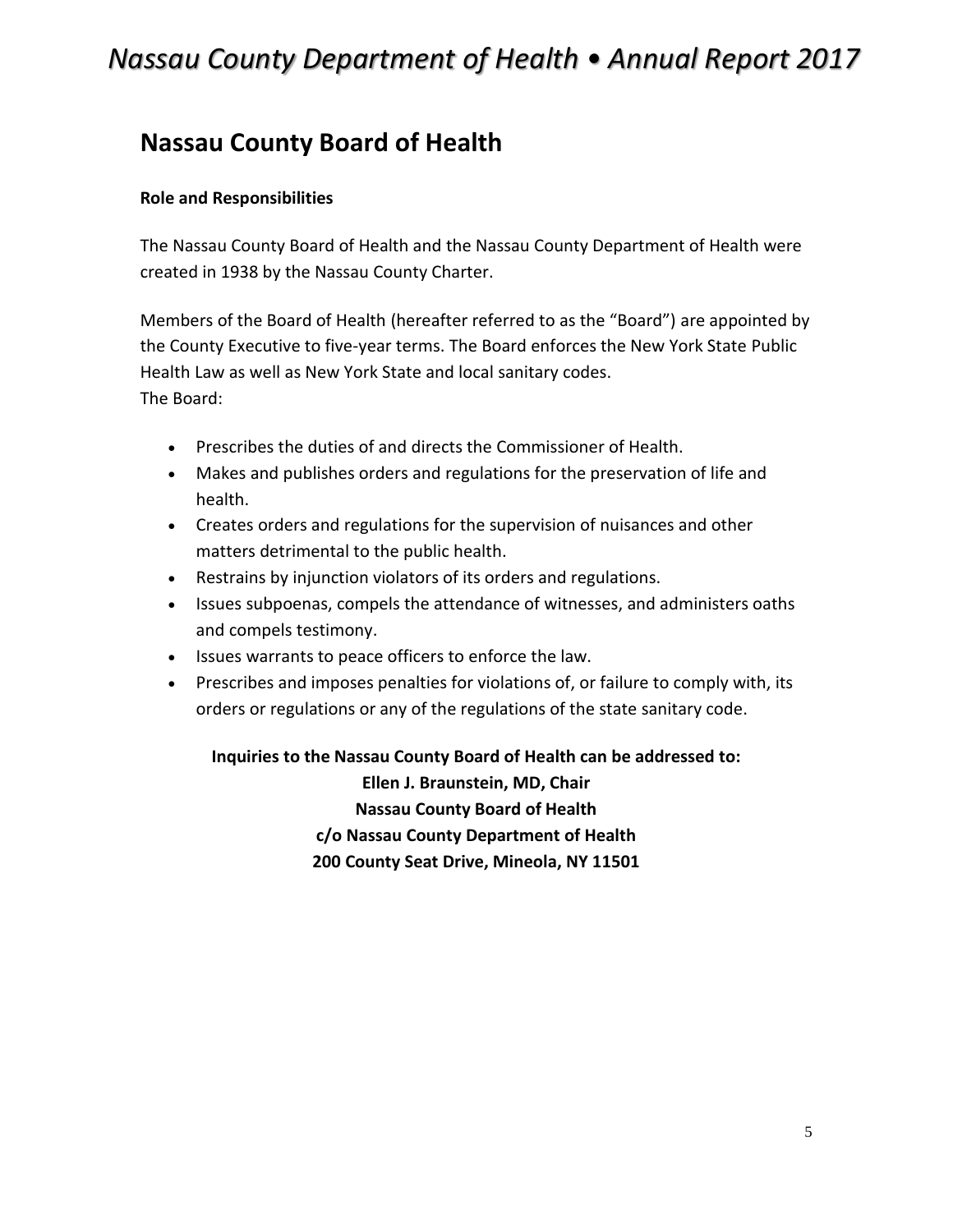### <span id="page-5-0"></span>**Board of Health Membership Biographies**



**Anthony Battista**, MD, FAAP, attended Chaminade High School, earned a BS in Biology at St. John's University, and received his medical degree from SUNY Brooklyn Health Science Centers. He did his training in Pediatrics at the Steven & Alexandra Cohen Children's Medical Center in New Hyde Park. He practiced Pediatrics in Mineola for 24 years before moving his practice to Garden City in 2008. He is a member of the Nassau County Medical Society and the Nassau Academy of Medicine. He has

served as President of the Nassau Pediatric Society and President of the American Academy of Pediatrics New York Chapter 2.

**Ellen J. Braunstein**, MD, is the present chair of the Nassau County Board of Health. She is a board-certified Neurologist practicing in Woodmere, Long Island. Dr. Braunstein is a Hofstra University Alumna and a graduate of Chicago Medical School. She spent her internship year in New York City at the Mt. Sinai Hospital/City Hospital Center at Elmhurst and continued her Neurology Residency training at North Shore University Hospital and the Memorial Sloan Kettering Cancer Center, where she attained Chief Residency status. Dr. Braunstein is involved in



many medical community affairs. She is a fellow in the Nassau Academy of Medicine and past president of the Nassau County Medical Society. Through the Medical Society of New York State, she is a member of the House of Delegates and Budget and Finance Committee. She is an active member of the American Academy of Electrodiagnostic Medicine, the American Academy of Clinical Electrophysiology, and the former director of the Multiple Sclerosis Outpatient center sponsored by the National Multiple Sclerosis Society. Dr. Braunstein is an active participant of the American Academy of Neurology where she sits as a section member of multiple committees.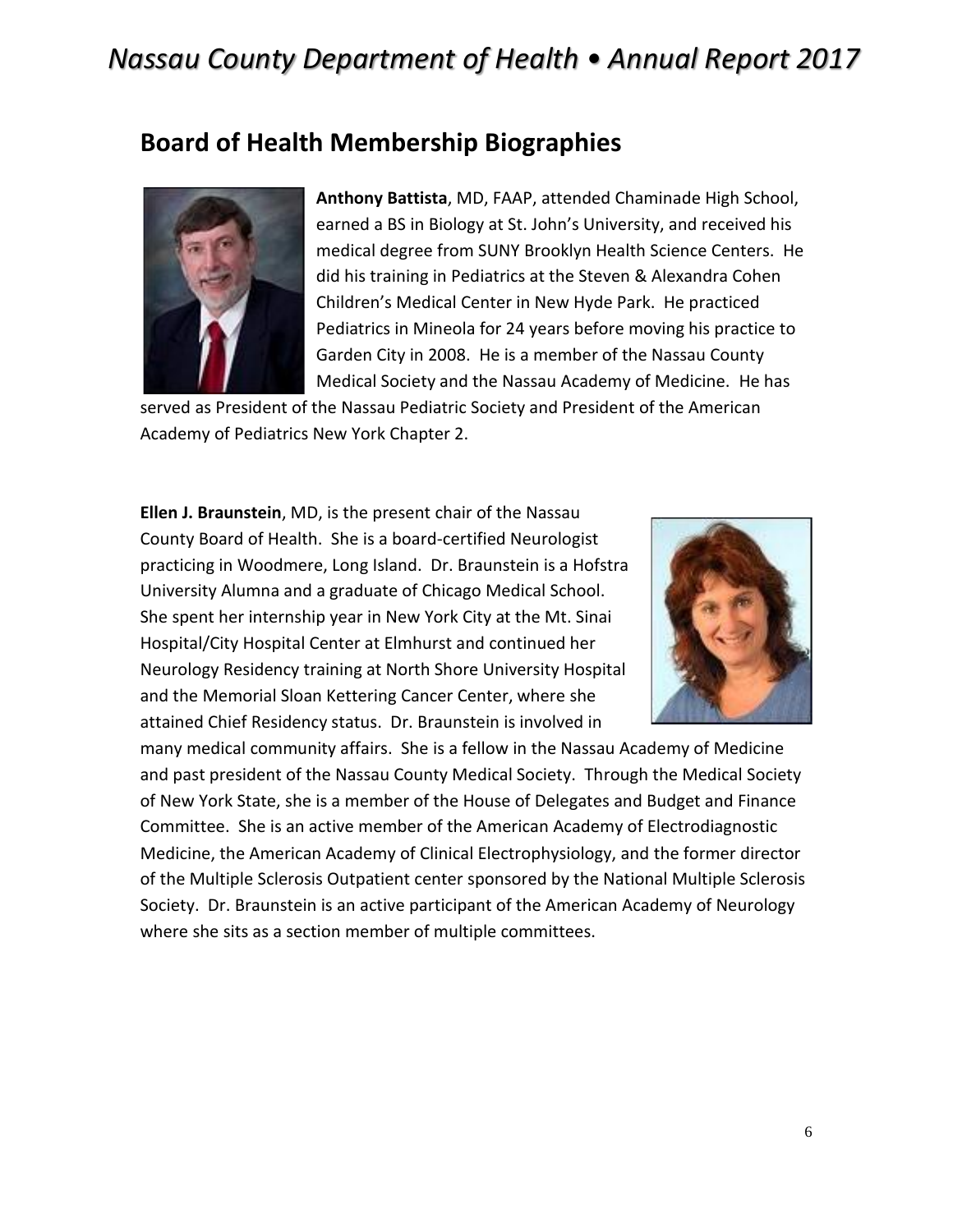

**Abby Greenberg**, MD, FAAP, has been a member of the Board of Health since December 2009. She was previously with the Department of Health for over 40 years, where she served as Acting Commissioner of Health in 2006 - 2007; 2000 - 2001; and 1993 - 1994. She began her career with the Department in 1968 as a pediatric clinician working in the Department's Community Health Centers. She then became, in subsequent order, Medical Director of the Plainview Health Center, Director of the Quality

Assurance Program, Director of Special Children's Services, Director of the Bureau of Health Centers, Director of the Bureau of Infectious Disease Control, Director of the Division of Epidemiology, Director of the Division of Disease Control, Appointed Early Intervention Official for Nassau County, and Director of the Center for Public Health. Dr. Greenberg served a term as President of the Nassau Pediatric Society. She continues to be a member of the Medical Reserve Corps and New York State Department of Health Advisory Council on Lead Poisoning Prevention. Dr. Greenberg is also a pediatric medical expert for Social Security Administration pediatric disability.

**Paul A. Pipia**, MD, graduated from Archbishop Molloy High School, earned a BS and MS degree from Fordham University, and received his medical degree from SUNY Downstate Medical Center in Brooklyn. His internship training was at Staten Island University Hospital, and his residency in Physical Medicine and Rehabilitation was at NYU Medical Center. He is an attending physician at Nassau University Medical Center, where he was a member of the Board of Managers for eight years and served as Medical Director. Dr. Pipia is board-certified in Physical Medicine



and Rehabilitation as well as Sports Medicine. He is currently an Assistant Professor and Division Chief of Physical Medicine and Rehabilitation at SUNY Downstate Medical Center. He is also the Co-Director of the Muscular Dystrophy Association Clinic at Downstate Medical Center. He is a fellow in the Nassau Academy of Medicine and past President of the Nassau County Medical Society. Through the Medical Society of New York State, he is a member of the House of Delegates and Chair of the State Legislation and Physician Advocacy Committee. He is an honorary Vice-Chairman for the Toys for Tots program which is run by the United State Marine Corp.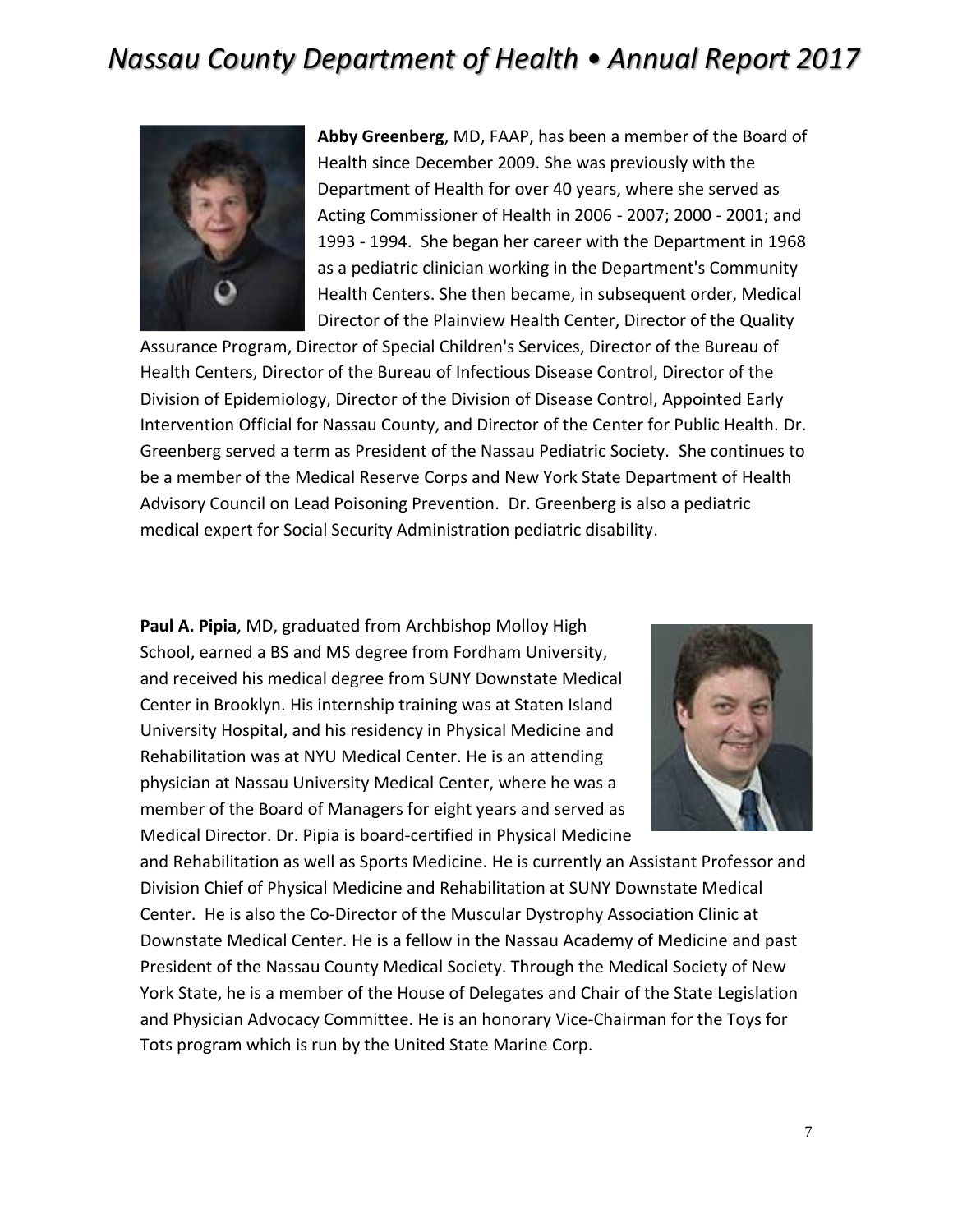

**John Robert Zaso**, D.O., F.A.A.P. attended Chaminade High School, earned a BA in Psychology at Stony Brook University and received his medical degree from New York College of Osteopathic Medicine. He did his training in Pediatrics at Stony Brook University Hospital. Dr. Zaso has been a pediatrician in Nassau County for 26 years and currently maintains his practice in East Meadow. Dr. Zaso is the Emergency Service Liaison for Nassau University Medical Center. He has served as the Medical Director for the East Meadow Fire Department for the past 10 years and as the Medical Director for the Uniondale Fire Department for the

<span id="page-7-0"></span>past 15 years. He also serves as the Secretary on Regional Emergency Medical Advisory Committee and is an active member of the Nassau County Medical Reserve Corps, where he serves as Physician Coordinator.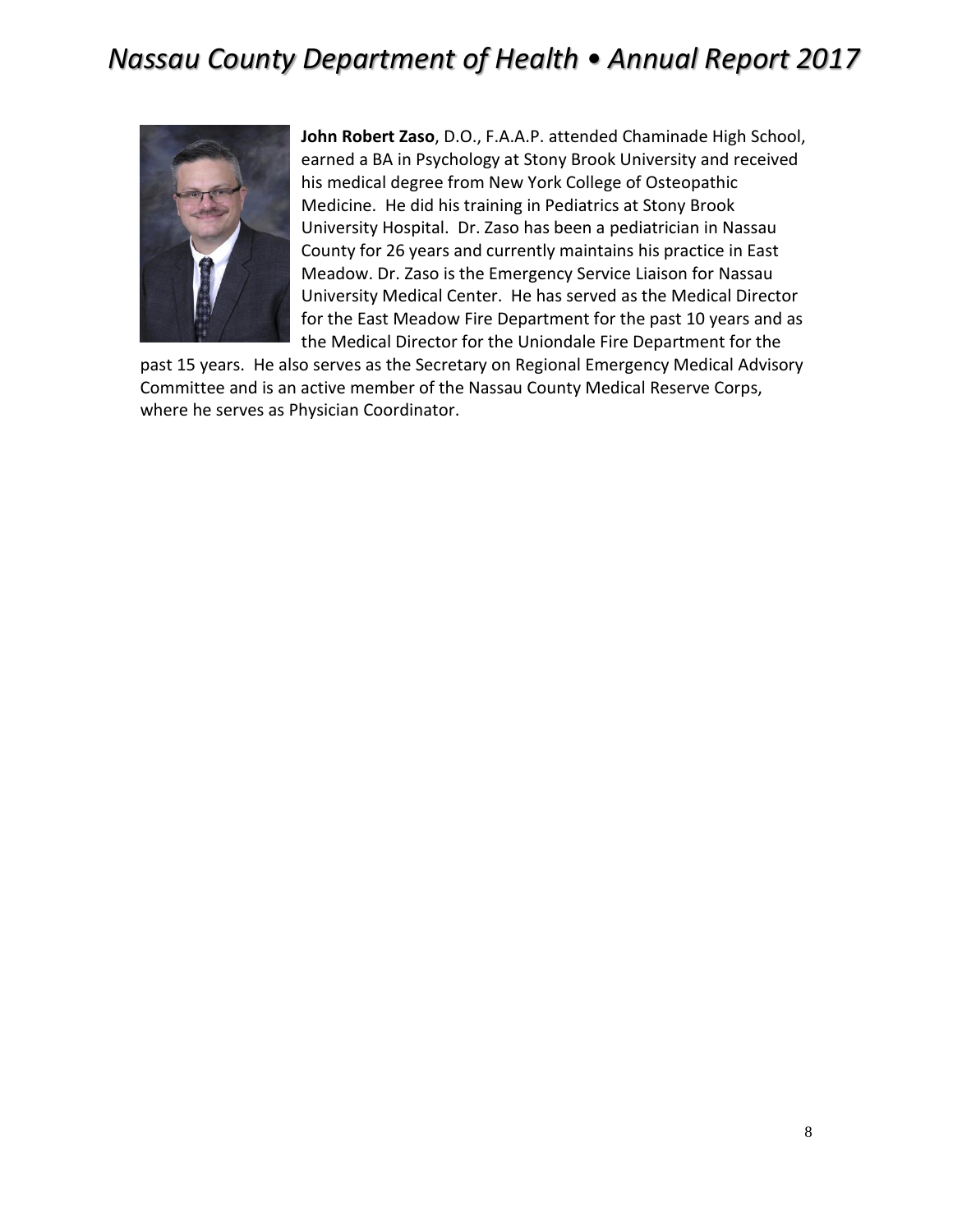### **Department of Health Vision**

#### **Vision**

The Nassau County Department of Health will lead a public health system that works to create healthy communities.

#### **Values**

- Integrity
- Professionalism
- Respect
- Dedication
- <span id="page-8-0"></span>• Innovation

### **Department of Health Mission**

#### **Mission**

Nassau County Department of Health promotes and protects the health of all who live, work, and play in Nassau County.

The mission is accomplished through direct services and community partnerships in the following areas:

- Development and maintenance of individual and community preparedness for public health hazards and events.
- Investigation, prevention, and control of communicable diseases.
- Prevention of environmental health hazards through assessment, regulation, and remediation.
- Promotion of healthy lifestyles through outreach and education.
- Provision for evaluation and services to individuals, children, and families that have developmental delays and concerns.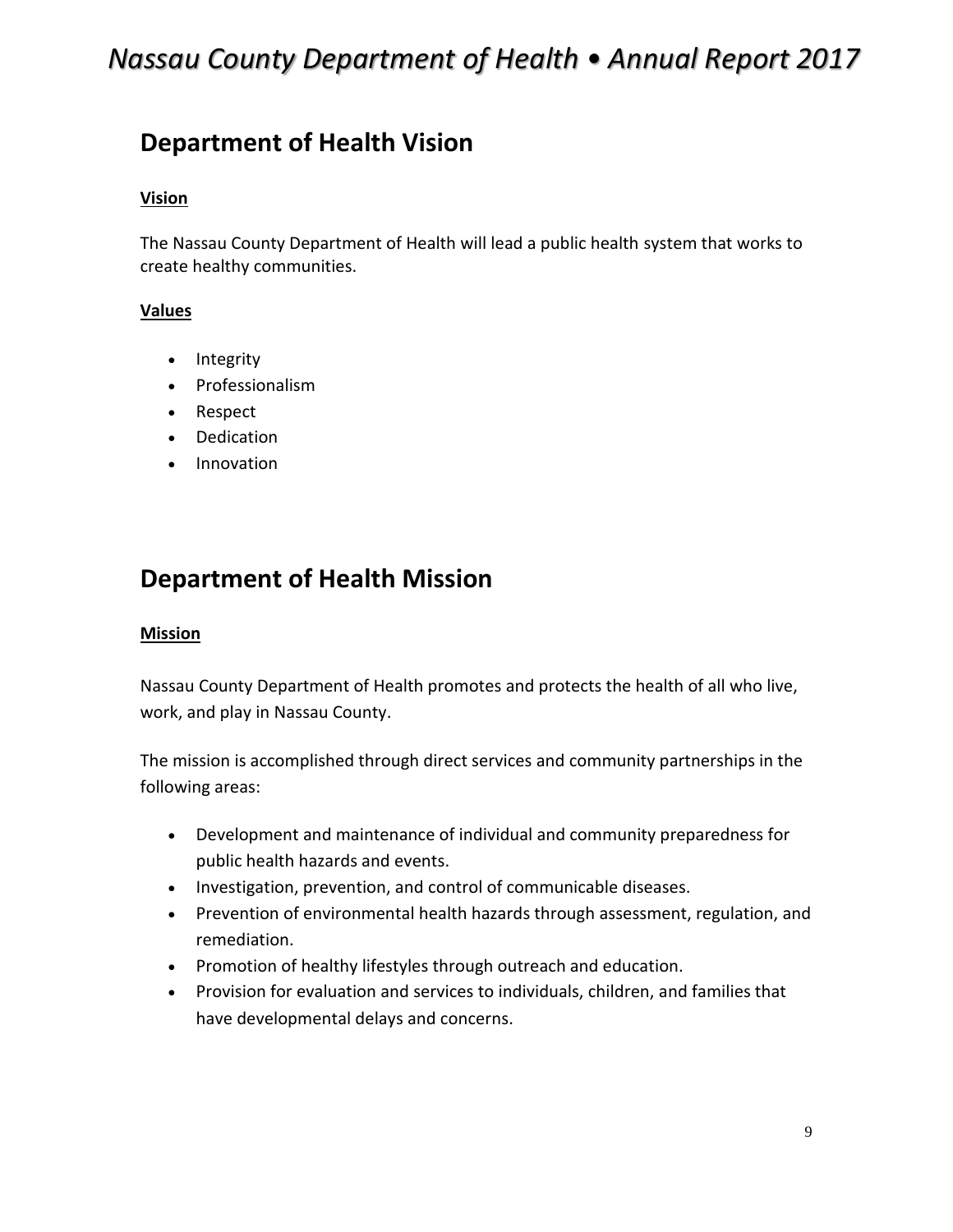# <span id="page-9-0"></span>**Health Department News: Accreditation!**

In 2017, Nassau County Department of Health received national accreditation status awarded by the Public Health Accreditation Board (PHAB). Public health accreditation of local, state, and tribal health departments is a relatively new process initially launched to promote quality and performance within



health departments. This milestone accomplishment is official recognition that Nassau County Department of Health meets or exceeds the rigorous standards established by PHAB. Accreditation means that this health department is committed to continuous quality improvement so that it can meet the community's needs as effectively as possible. PHAB accreditation demonstrates accountability and credibility to our partners. PHAB accreditation emphasizes process and standardization in policy, protocols, and implementation.

To be accredited, PHAB requires health departments to satisfactorily provide services to its residents that in include the following domains:

- o Assess population health.
- o Investigate public health problems and hazards.
- o Inform and educate the community through policies, programs, and processes.
- o Engage community to address problems.
- o Keep current policies and plans including strategic, emergency preparedness, and health improvement plans.
- o Enforce public health laws.
- o Promote access to health care.
- o Maintain competent workforce through development.
- $\circ$  Institute a quality improvement culture using performance management.
- o Apply evidence-based activities.
- o Develop administration and management capacity.
- o Engage with governing agency, its Board of Health.

Nassau County Department of Health is proud to be recognized by PHAB for demonstrating the capacity to protect and promote the health of our community. The achievement of national accreditation will help guide our work to better protect, promote and preserve the health of the people in our community.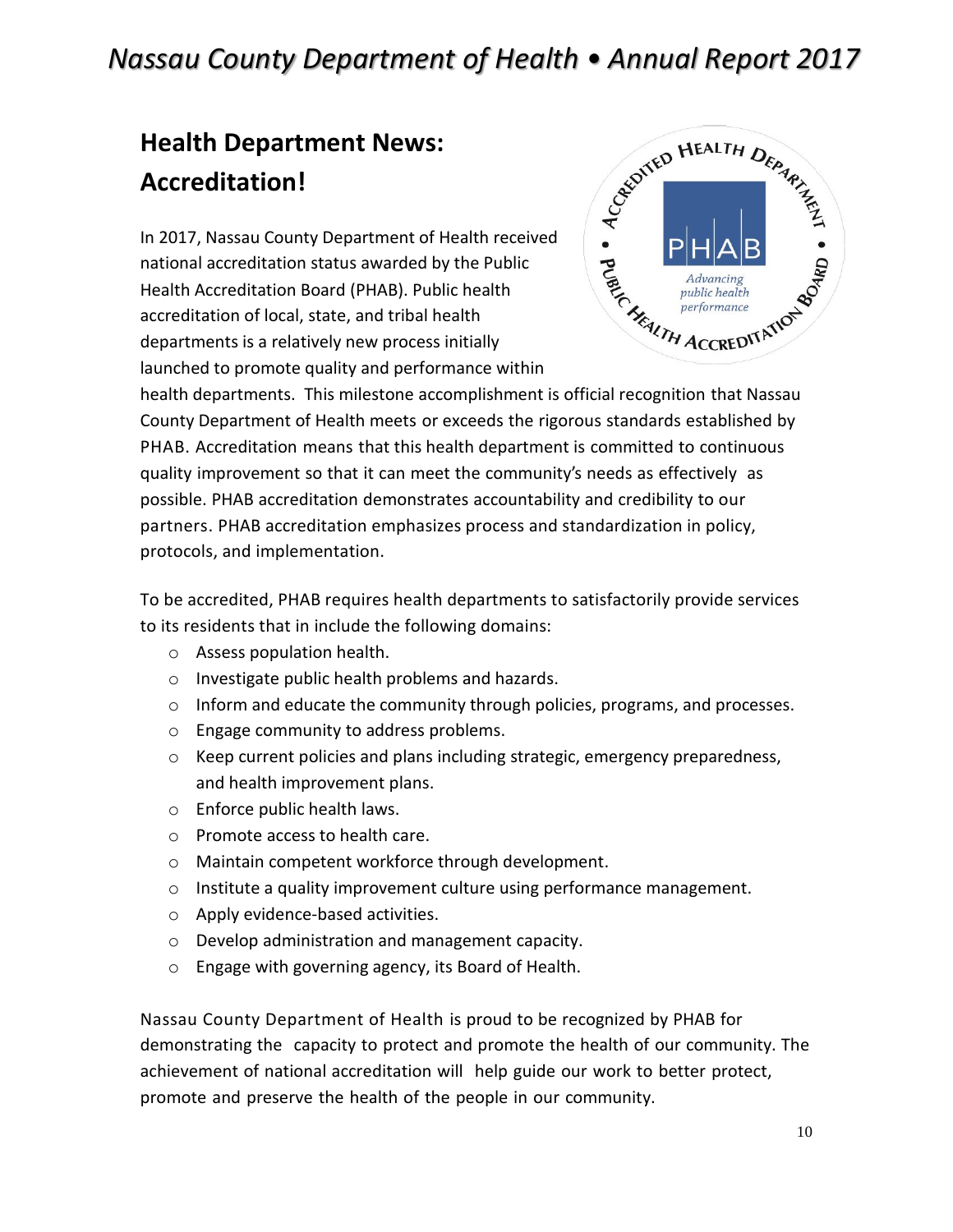### <span id="page-10-0"></span>**Division Highlights**

### <span id="page-10-1"></span>**Environmental Health**

The Division of Environmental Health promotes healthy drinking water, food, air quality, and recreational, commercial, and residential environments through the regulation, inspection, and enforcement of the New York State Public Health Law, State Sanitary Code, and the Nassau County Public Health Ordinance. It protects the community from adverse effects resulting from environmental pollution, unsanitary conditions, and unsafe practices. The Division operates from five bureaus to regulate public water systems, food service establishments, commercial and residential environments, recreational facilities, and investigates complaints of conditions that may be hazardous to public health. The Division monitors the abatement of lead hazards, prevents the sale of tobacco products to minors, investigates complaints of rodent and insect infestations, and conducts mosquito and rabies surveillance.

#### **Bureau of Environmental Engineering**

Ensuring a safe and healthy environment begins with the appropriate design, construction and installation of infrastructure. The Bureau of Environmental Engineering reviews design plans for public water systems, storage of toxic and hazardous materials, public swimming pools, and on-site sewage disposal at realty subdivisions and commercial facilities. The Bureau also evaluates environmental conditions and requires remediation at realty subdivisions prior to map approval and construction.

| On-Site Sanitary System Disposal             | 34  |
|----------------------------------------------|-----|
| <b>Swimming Pools Plans</b>                  | 88  |
| Petroleum Bulk Storage Plans                 | 83  |
| Other Toxic and Hazardous Storage Plans      | 114 |
| <b>Realty Subdivisions Plans and Reports</b> | 167 |
| <b>Public Water System Plans</b>             |     |

#### **Engineering Plan Review 2017**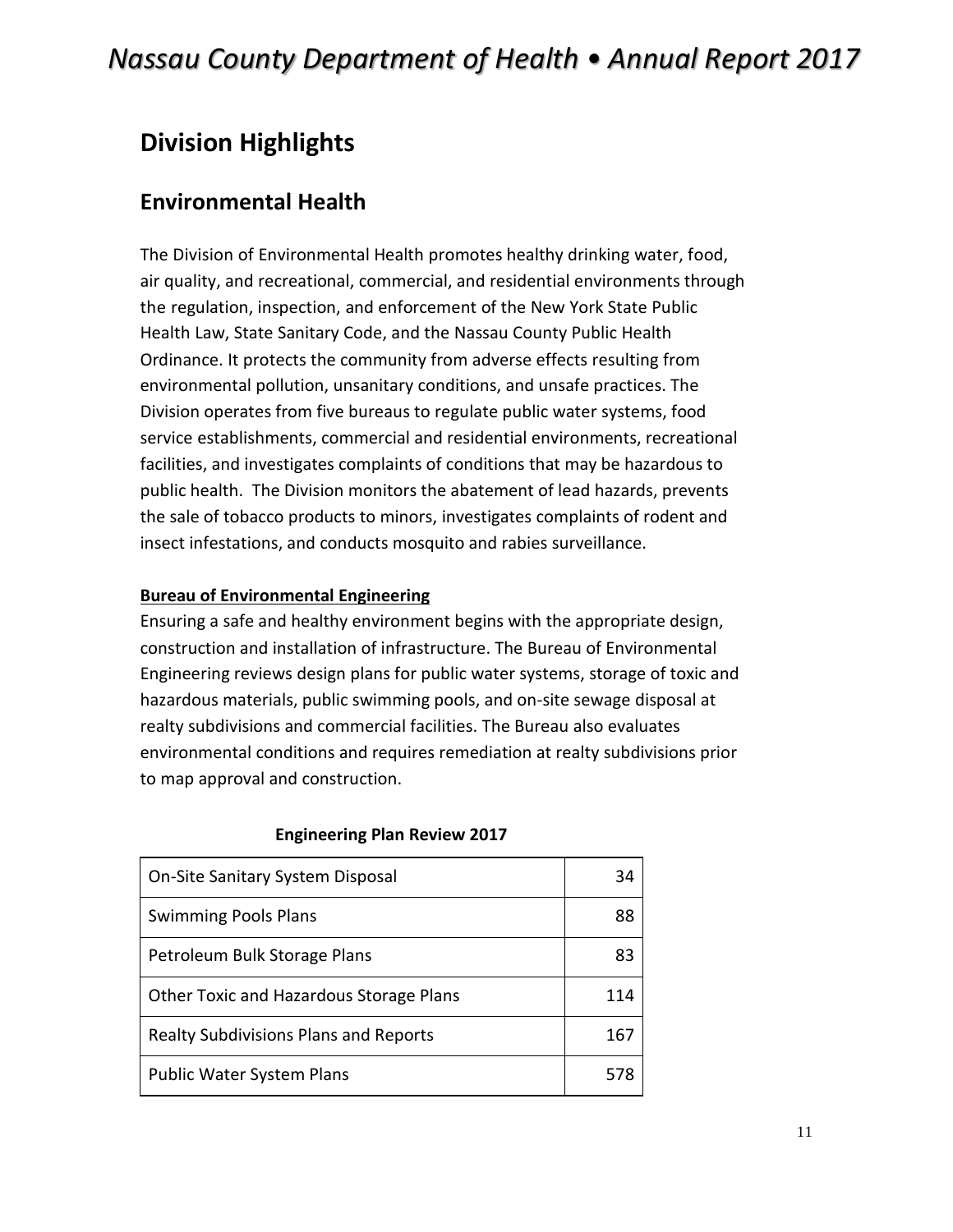#### **Bureau of Environmental Administration and Enforcement**

Processing Environmental Health Permit applications and enforcing the codes, rules and regulations necessary to provide a safe and healthy environment are the keystones to the Division's mission. The Division strives to educate permit holders and facility operators, so they can conduct business while complying with all the rules and regulations applicable to their permit. Additionally, the Division has a vigorous enforcement program to ensure that violations and hazards that may endanger public health are corrected. Owners and operators of facilities who fail to correct violations are subject to a formal enforcement process presented before an Administrative Law Judge. In 2017, the Division initiated 386 formal enforcement cases and the Board of Health assessed \$187,155 in fines.

| <b>Food Service Establish Permits Issued</b> | 6,580     |
|----------------------------------------------|-----------|
| <b>Temporary Food Service Permits Issued</b> | 1,921     |
| Recreational Facility Permits Issued         | 570       |
| Permit Compliance Conferences                | 366       |
| <b>Enforcement Cases Initiated</b>           | 386       |
| <b>Formal Hearings Held</b>                  | 873       |
| <b>Fines Assessed</b>                        | \$187,155 |
| <b>Fines Collected</b>                       | \$179,805 |

#### *Permit Administration and Enforcement 2017*

#### **Bureau of Environmental Investigation**

The Bureau of Environmental Investigation administers multiple environmental health programs to protect the public from disease. The Bureau conducts investigations of the following hazards: lead, air quality, residential environments (rodent and insect infestations, sewage and garbage, lack of utilities at rental housing) and animal bites. The Bureau also conducts surveillance sampling of animals for the rabies virus and mosquitos for arboviruses. The Bureau administers and enforces the Adolescent Tobacco Use Prevention Act (ATUPA) program to prevent sales of tobacco products to minors.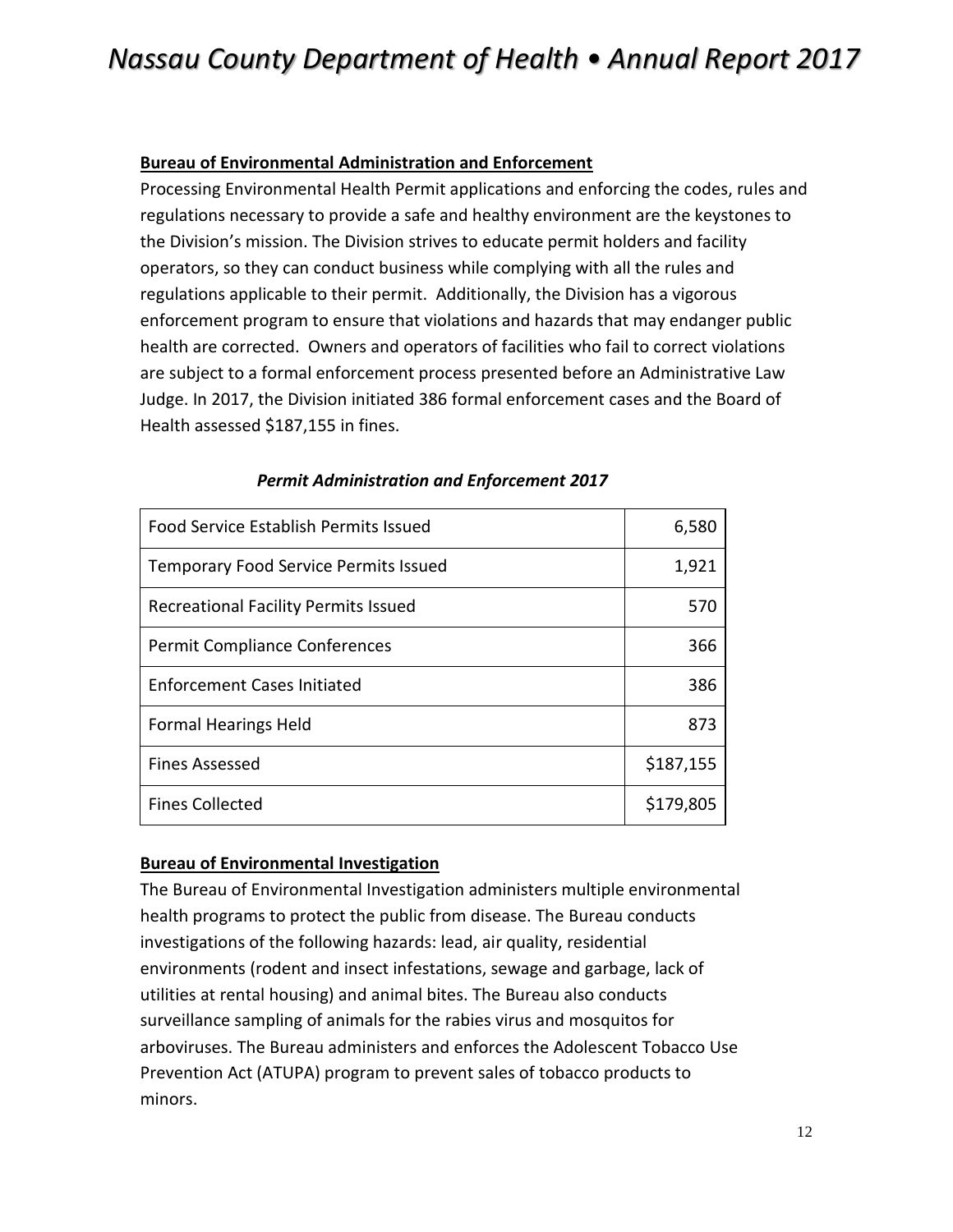| Lead Hazard Investigations                    | 167    |
|-----------------------------------------------|--------|
| Air Quality Investigations                    | 104    |
| <b>Residential Environment Investigations</b> | 2,234  |
| <b>Adjoining Property Surveys</b>             | 4,650  |
| <b>Rodent Free Demolition Inspections</b>     | 652    |
| <b>ATUPA Compliance Inspections</b>           | 1,187  |
| Animal Bite Investigations                    | 1,434  |
| Animal Specimens Tested for Rabies            | 246    |
| Mosquitos Trapped                             | 34,785 |
| <b>Mosquito Pools Tested for Arbovirus</b>    | 584    |

#### *Bureau of Environmental Investigations 2017*

#### **Bureau of Environmental Protection**

The Bureau of Environmental Protection is focused on the protection of drinking water resources and the regulation of public water supplies to ensure the public is safe from harmful contaminants that can be present in drinking water. The Toxic and Hazardous Material (THM) Storage Program protects our groundwater resources through the regulation of gasoline, diesel fuel, heating oil, and waste oil tanks as well as other types of materials. The Bureau registers facilities, tanks, and storage areas containing regulated quantities of toxic and hazardous materials and conducts inspections to prevent spills and leaks that could endanger public health and the County's Sole Source Aquifer for drinking water. The Bureau also regulates the appropriate abandonment or removal of homeowner heating oil tanks. The Public Water Supply Program administers and enforces regulations for the production and delivery of safe drinking water to the county's residents. This program includes site inspections, the collection of public water supply samples, and the review of water quality data and monthly reports to ensure that the water quality meets all federal and state standards.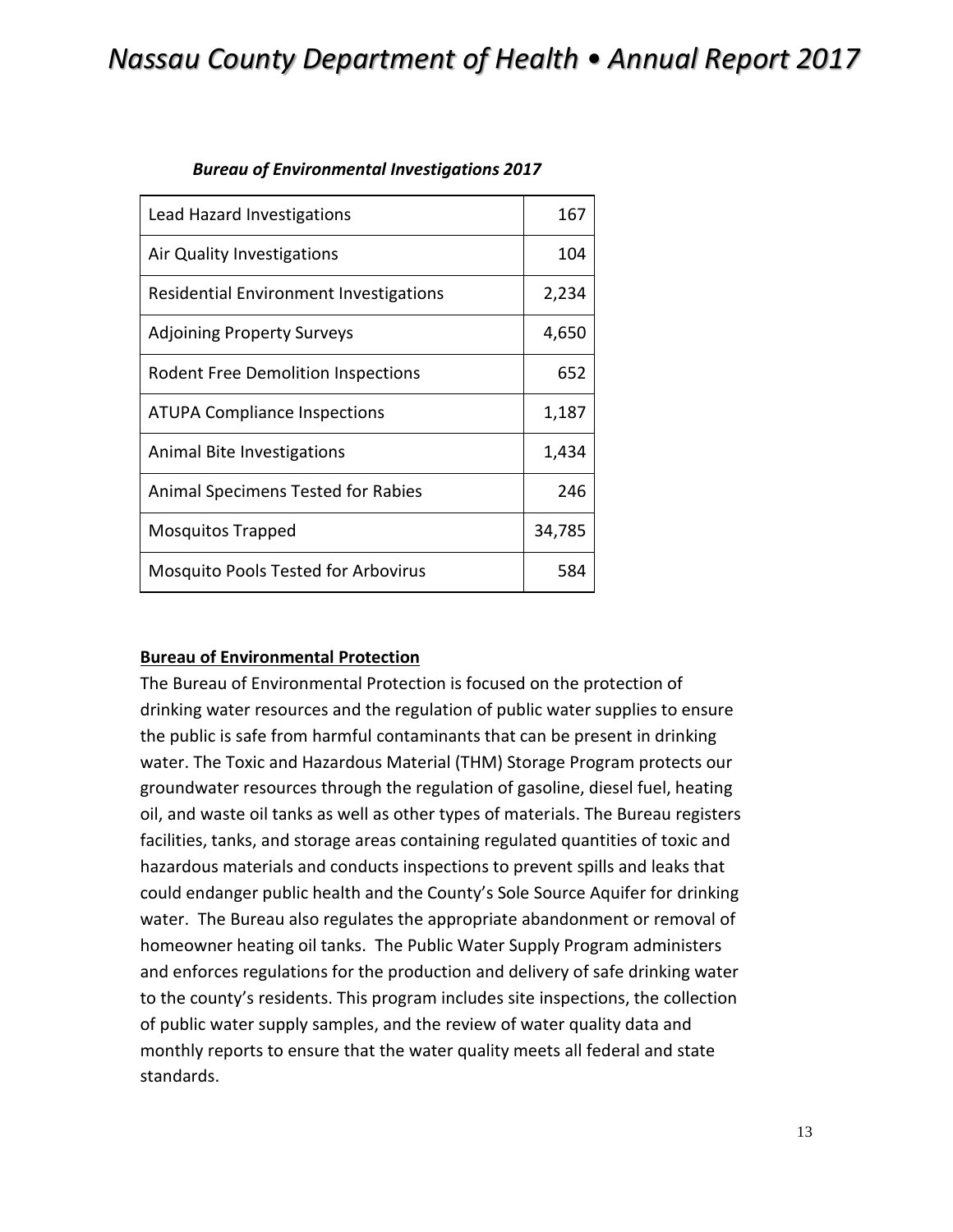#### *Bureau of Environmental Protection 2017*

| Toxic and Hazardous Storage Facility Permits Issued                | 1,308             |
|--------------------------------------------------------------------|-------------------|
| Toxic and Hazardous Storage Inspections, Closures and Abandonments | 3,795             |
| Freedom of Information Law Requests Processed                      | 1,026             |
| Microbiological Drinking Water Samples Collected                   | 1,430             |
| <b>Chemical Drinking Water Samples Collected</b>                   | 1,376             |
| <b>Public Water Supply Testing Results Reviewed</b>                | $^{\sim}$ 250,000 |

#### **Bureau of Environmental Sanitation**

The Bureau of Environmental Sanitation protects the public from disease and illness that could be transmitted by unsanitary conditions at Food Service Establishments, Recreational Facilities (Pools, Beaches, Children's Summer Camps), Body Art Establishments (Tattoo and Piercing), and Temporary Residences (Hotels and Motels). The Bureau conducts facility plan reviews, facility inspections, and compliance conferences. It also investigates and reports Food Borne Illnesses. Finally, the Bureau educates Food Managers in the proper sanitary procedures for safe food handling and facility operation.

| <b>Food Service Establishment Plan Reviews</b>          | 236    |
|---------------------------------------------------------|--------|
| <b>Food Service Establishment Inspections</b>           | 13,470 |
| <b>Food Manager Training Certificates Issued</b>        | 2,362  |
| <b>Food Service Operation Compliance Conferences</b>    | 498    |
| Foodborne Illness Investigations                        | 112    |
| Pool Inspections                                        | 1,051  |
| <b>Beach Water Samples Collected</b>                    | 1,348  |
| <b>Temporary Residence Inspections</b>                  | 76     |
| Body Artist (Tattoo and Piercing) Certifications Issued | 97     |

#### *Bureau of Environmental Sanitation 2017*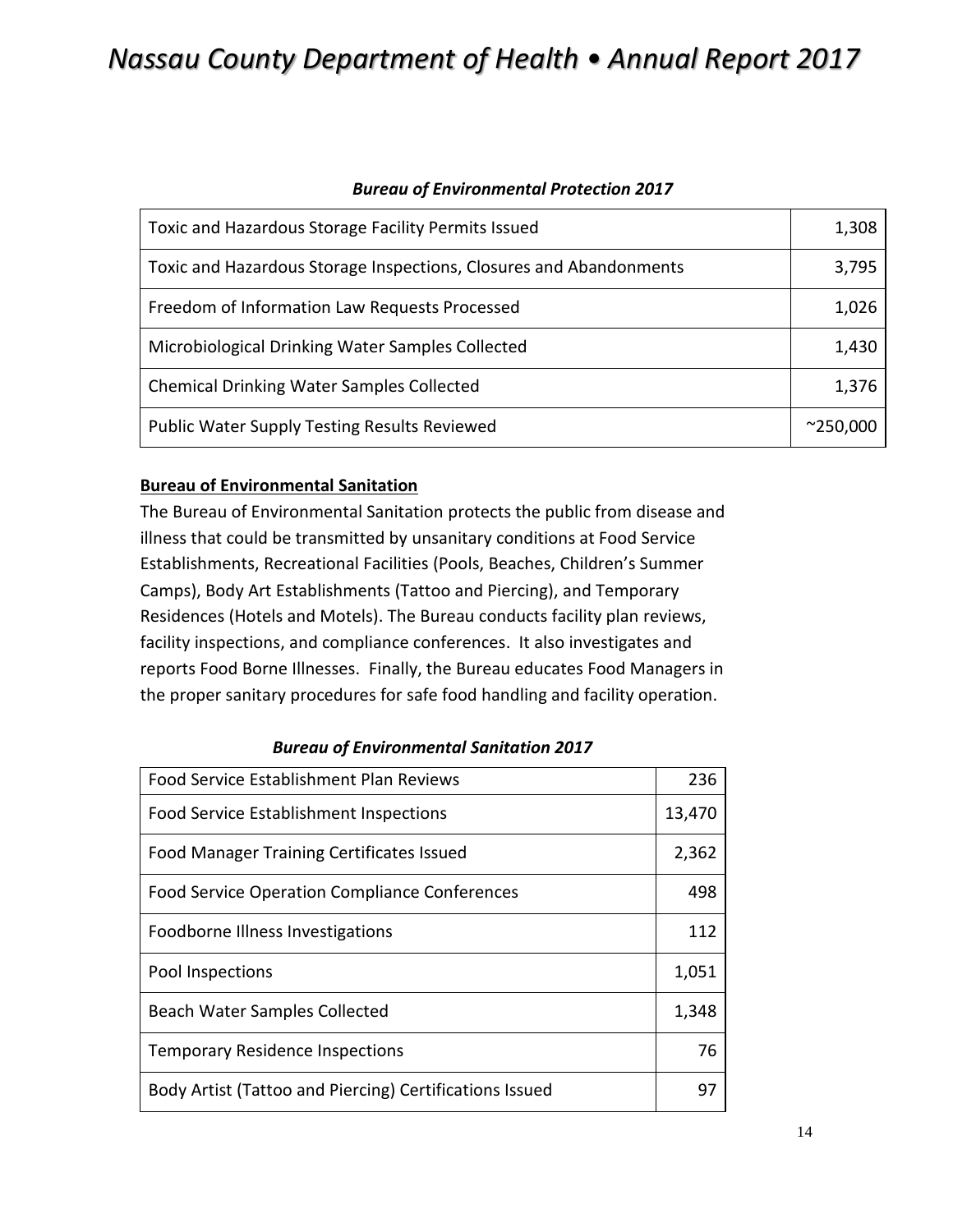### <span id="page-14-0"></span>**Communicable Disease Control**

This Division protects the public from the spread of communicable diseases through education, surveillance, investigation, and intervention. Strategies to limit outbreaks include: education, post-exposure prophylaxis, immunization, Infection Control recommendations, isolation, and quarantine.

In 2017 the Division of Communicable Disease Control:

- Investigated 32,085 laboratory reports with case confirmation of 6,279 communicable diseases including: zika virus disease, dengue fever, meningococcal disease, chikungunya, acute hepatitis A, acute hepatitis B, typhoid fever, shigellosis, West Nile, mumps, and an increased incidence of legionellosis.
- Investigated and confirmed 9 human cases of West Nile Virus disease with zero deaths.
- Investigated 199 instances of vaccine preventable illness and responded to over 822 calls on the immunization hotline.

Outbreak control activities included Zika virus disease, meningococcal disease with postexposure prophylaxis, mumps, hepatitis A with post-exposure prophylaxis and legionellosis surveillance. Other outbreak control activities include influenza and gastrointestinal illness in assisted living facilities, schools and group homes.

Communicable Disease Control maintains a 24-hour public health consultation service for reporting of notifiable diseases (see Appendix B) and physician consultation.

### <span id="page-14-1"></span>**Epidemiology and Planning**

The Division of Epidemiology and Planning promotes the use of data-driven initiatives

and programs**.** Its mission is to utilize information regarding the distribution of disease within the county to properly describe, evaluate, and inform programming to improve community health. The Division includes the Bureau of Analytics and the Bureau of Tuberculosis Control. Data is also available to the public.

The Division of Epidemiology and Planning was responsible for executing the accreditation



NASSAU COUNTY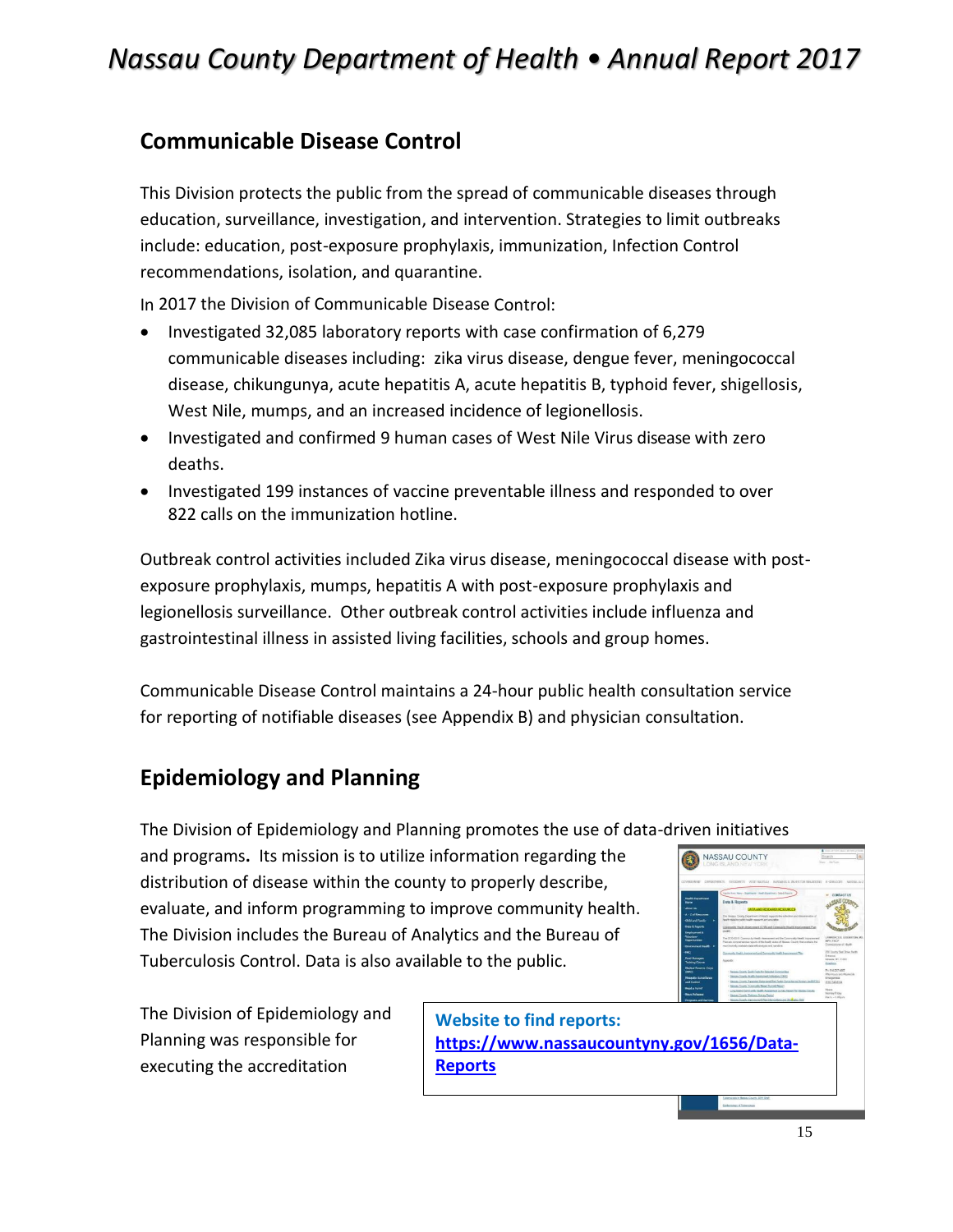process. In September of 2017, the Department was accredited by the Public Health Accreditation Board.

#### **Bureau of Analytics**

In 2017, the Bureau of Analytics was formed to support new and innovative performance management, quality improvement measures, and analytic assessments for Divisions within the Health Department. This Bureau is responsible for the Community Health Assessment, the Community Health Improvement Plan, and the departmental Strategic Plan, all of which were updated this year. The Bureau actively participated in the Long Island Health Collaborative (LIHC)/Population Health Improvement Plan (PHIP) in partnership with Nassau-Suffolk Hospital Council, community-based organizations, Nassau County hospital systems, and academic partners. In addition, the Bureau partnered with hospitals, universities, and other agencies to carry out research, provide trainings, apply for grants, and participate in mentorship opportunities for students.

#### **Bureau of Tuberculosis Control**

Nassau County's Bureau of Tuberculosis (TB) Control successfully monitors and mitigates the spread of tuberculosis, one of the world's deadliest diseases, through case management, Directly Observed Therapy (DOT), Skype Observed Therapy (SOT), contact investigation, the immigrant program, education, consultation, isolation, and quarantine.

Three metro area counties, Nassau, Suffolk, and Westchester, report approximately half of the cases of TB in the State, exclusive of New York City. Eighty-five percent of Nassau County cases are foreign born. In 2017, this Bureau:

- Investigated 1,747 laboratory reports and managed 40 confirmed cases.
- Provided Directly or Skype Observed Therapy visits to 21 cases, approximately 2,557 visits in total.
- Investigated and followed 385 identified contacts.
- <span id="page-15-0"></span>• Received 160 immigrants for evaluation from the B1B2 program, of whom 82 were in jurisdiction. This program identifies immigrants with potential TB infections and follows their evaluation and treatment.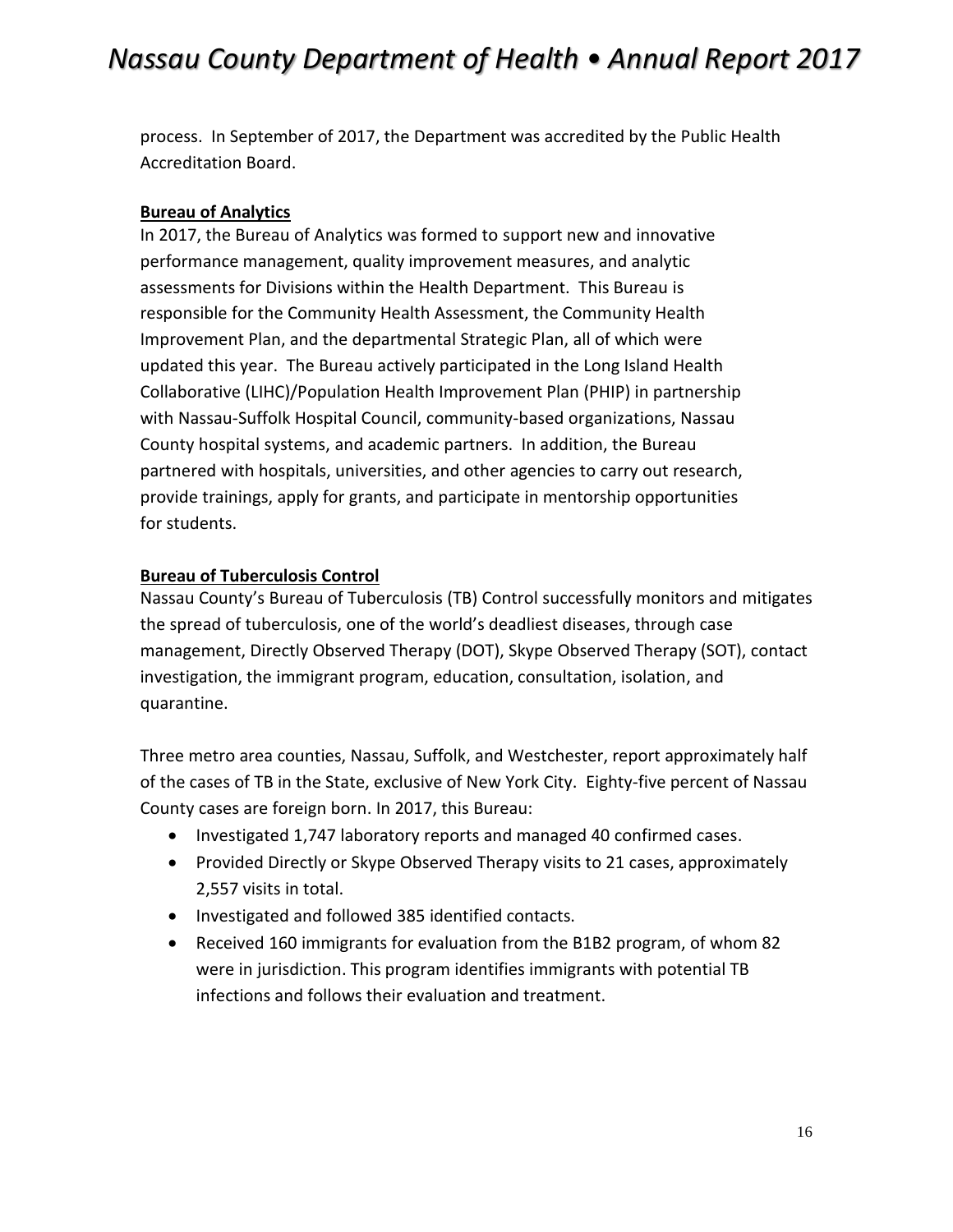### **Community and Maternal Child Health**

The Division of Community and Maternal Child Health Services provides a combination of direct services and administrative support to community-based programs and facilitates coordination and integration of services to children and families. The Division includes the Office of Children with Special Needs which includes four programs: Early Intervention, Preschool Special Education, the Physically Handicapped Children's Program (PHCP) and Child Find. The Division is also comprised of the Child Fatality Review Team (NCCFRT), the Community Health Worker Program, the Perinatal Services Network, 1 in 9 Hewlett House, the Childhood Lead Poisoning Prevention Program and the Women, Infants, and Children (WIC) Program.

#### **Early Intervention (EI)**

The Early Intervention Program offers a variety of therapeutic and support services to eligible infants and toddlers with disabilities and their families. Typical services include speech therapy, physical therapy, occupational therapy, special education, and parent training. To be eligible for services, children must be less than three years of age and have a confirmed disability or established developmental delay, in one or more of the following areas of development: physical, cognitive, communication, social-emotional, and/or adaptive. In 2017, the Early Intervention Program received 4,822 referrals, mostly from parents, families, pediatricians, and other providers. A total of 7,432 children were served throughout the year, and 3,858 cases were closed.

#### **Child Find**

The Child Find Program performed developmental tracking for developmentally at-risk infants and toddlers and provided education for both primary referral sources and community stakeholders regarding the importance of developmental surveillance and the availability of early intervention services. Child Find conducted follow-up activities to locate children with failed Newborn Hearing Screening and compromised Newborn Screen Blood test results as identified by the New York State Department of Health. Child Find continued to collaborate with local hospitals regarding referrals to early intervention and has provided field experiences for pediatric and preventive medicine medical residents. Informational materials have been distributed at several community health events throughout Nassau County. Child Find continued outreach at targeted lower socioeconomic communities through *Screen for Success:* Early Intervention Program-WIC Developmental Screening Collaborative. An Enhanced Service Coordination component was added to *Screen for Success* to ensure that eligible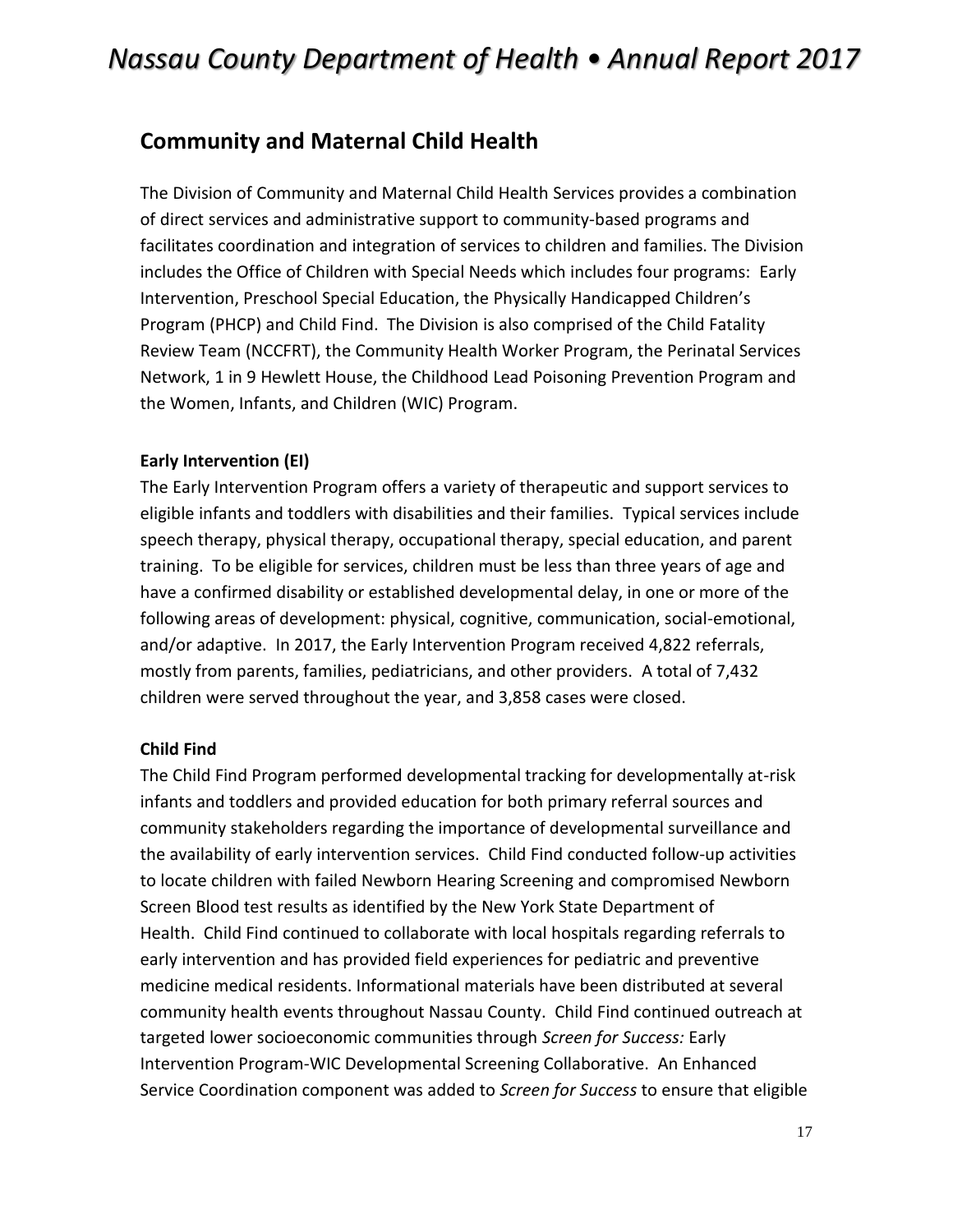children get to services. Referral sources to Child Find included WIC, Early Intervention transfers, Childhood Lead Poisoning Prevention Program, Foster Care, Child Protective Services, parents, and health care providers.

#### **Preschool Special Education Program**

The Preschool Special Education Program is available for three and four-year-old preschoolers who have been determined by their school district to have a disability based on a multidisciplinary evaluation. This program is administered by the child's local school district with oversight and guidance from NYS Education Department. The Preschool Program meets with the regional division of the NYS Education Department approximately every two months to discuss current issues. County presence at school district meetings is routinely accomplished by the attendance of municipal representatives. In 2017, the Preschool Special Education Program served a total of 6,347 children throughout the year.

#### **Physically Handicapped Children's Program (PHCP)**

The Physically Handicapped Children's Program (PHCP) provides financial assistance to eligible families of children from birth to age twenty-one who meet medical and financial guidelines. There are two components to PHCP, the Diagnosis and Evaluation program and the Treatment/Medical program. PHCP makes available comprehensive medical, surgical, and rehabilitative services to children diagnosed with a chronic illness or physically handicapping condition.

#### **Child Fatality Review Team (NCCFRT)**

The Nassau County Child Fatality Review Team (NCCFRT) is a multidisciplinary team created to review fatalities of Nassau County residents, age 0-17 years, whose death is unexpected or unexplained. The mission of the NCCFRT is to review cases to better understand the causes of these deaths and to make recommendations to reduce future child fatalities based on the team's findings. In 2017, the team reviewed 9 cases and developed recommendations and interventions based on the reviews conducted. Activities in 2017 included:

- Continued application for grants to securing funding for Cribs for Kids-Nassau County.
- Training additional recruited partner agencies (Long Island FQHC and the EOC) and delivering 37 cribs to families in need.
- Coordinated a Halloween Safety press release.
- Coordinated guest speaker subject matter experts for case reviews to guide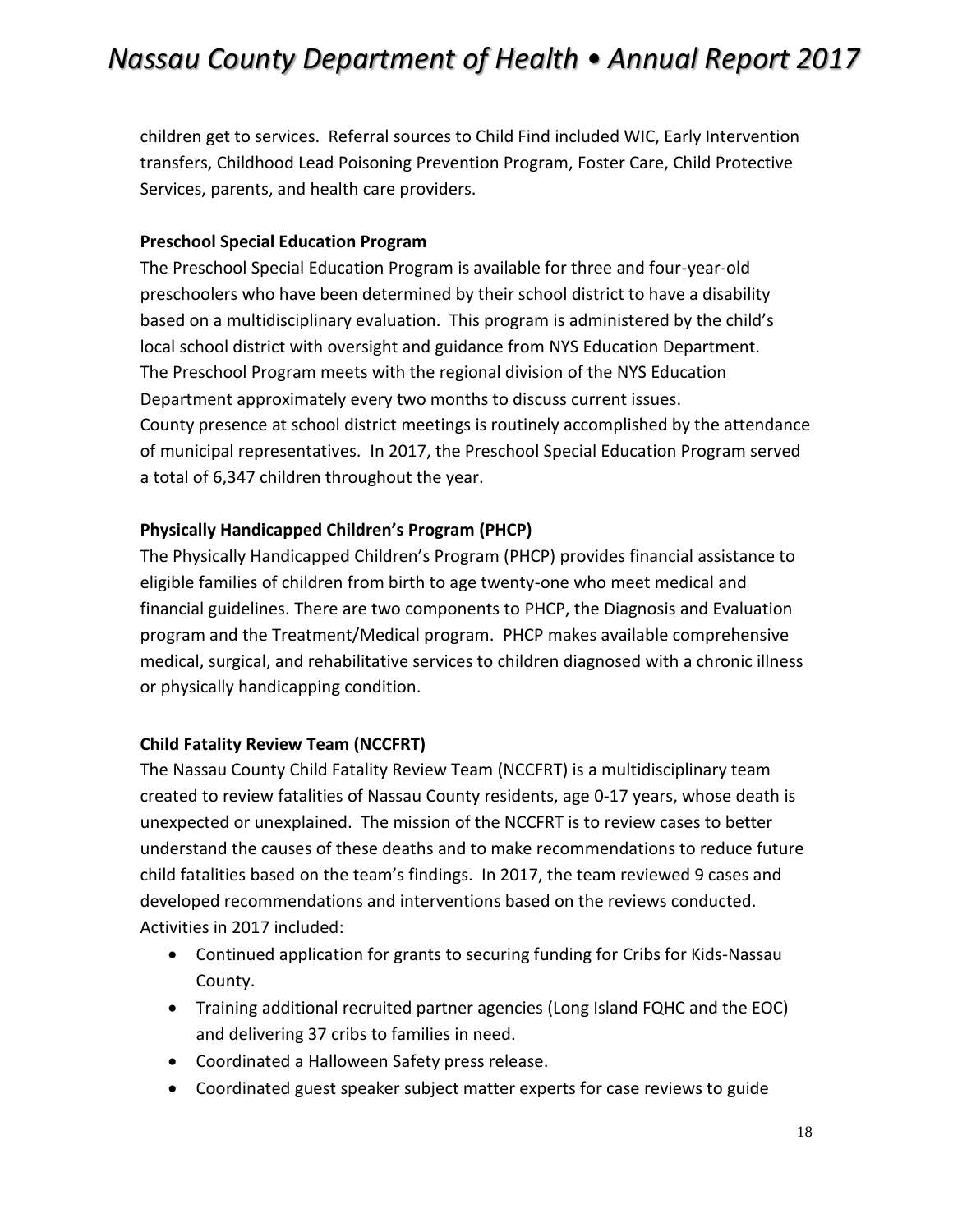team in prevention activities.

• Completed the set-up of Safe Sleep zone displays at 3 birthing hospitals.

#### **Childhood Lead Poisoning Prevention Program (CLPPP)**

The Childhood Lead Poisoning Prevention Program (CLPPP) identified 53 children with blood lead levels ≥10 mcg/dl in 2017. Program staff followed a total of 115 (new and previously reported children with elevated blood lead levels throughout the year. The CLPPP provided case management services, environmental investigations, and referrals to other services.

#### **Women, Infants, and Children Program (WIC)**

The Women, Infants, and Children Program (WIC) provided food vouchers, breastfeeding support through its breastfeeding peer counseling program, and nutrition education for eligible pregnant/post-partum women, infants and children. The Department operates 2 sites and has an assigned caseload of 5,700.

The program developed new satisfaction surveys and other outreach materials to improve retention and customer satisfaction. Based on the results of the surveys, the program schedule was adjusted to 8:00am. In addition, the program instituted a new telephone number to which all phones calls were directed 571-1WIC (571-1942) to improve response times. Furthermore, staff continues to practice strategies that are aimed at improving caseload retention. Other 2017 activities included:

- Providing cribs to low income families through the Cribs for Kids Initiative.
- Maintaining facilitated enrollers from Medicaid managed care providers.
- Providing Early Intervention Screen for Success to identify developmental delays linking moms and children to health services.

#### **Perinatal Services Network**

The network consists of approximately 25 health and human service providers. In 2017 Nassau County Perinatal Services Network (NCPSN) revised its bylaws and began operating under a new structure. Currently there are 3 work groups education and outreach, perinatal mental health, and the perinatal disparities. Each work group developed their own work plan which included various future activities. The network's ongoing mission continues to be decreasing infant mortality and improving birth outcomes in Nassau County. The network continued to promote awareness and train health and human service providers on the importance of screening for Perinatal Mood and Anxiety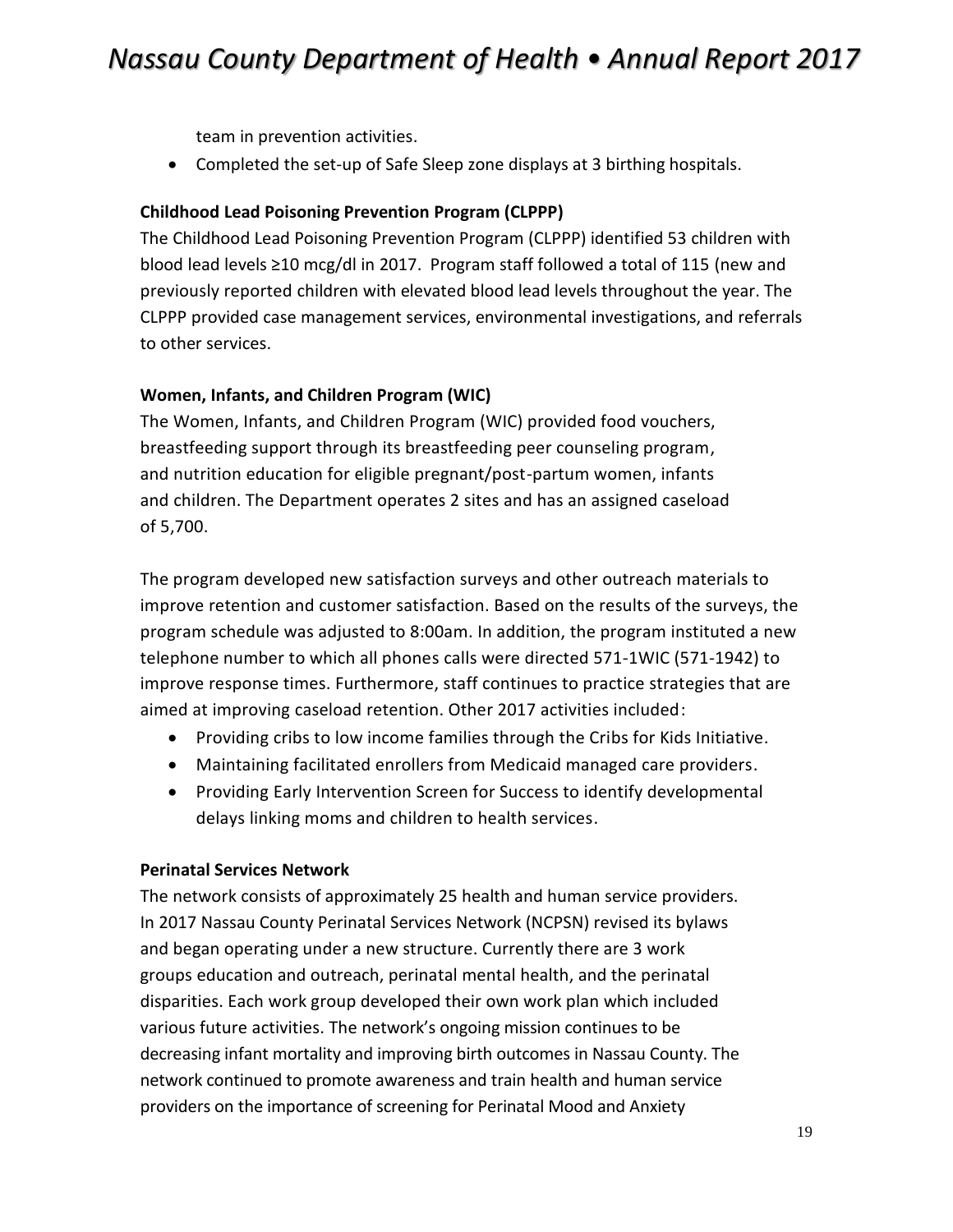Disorders (PMAD). In addition, the network provided screening for children and moms at WIC sites for developmental delays and for PMAD, respectively.

#### **1 in 9 Hewlett House**

Hewlett House is a Community Learning Resource Center for individuals and families dealing with cancer. Hewlett House conducts support groups, private counseling, and various classes, including Tai Chi, Reiki, Chair Yoga, crocheting, and many other groups, all at no charge. In 2017, Hewlett House participated in and spearheaded many fundraising and awareness events, representing a wide array of creative and athletic activities. Hewlett House enjoys tremendous support from many community partners and serves as a center for hope, knowledge, and empowerment.

### <span id="page-19-0"></span>**Social Health Initiatives**

#### **Bureau of Minority Health**

This Bureau continues to focus on health education, outreach, and programming in the underserved communities within the county. In 2017, the Bureau collaborated with more than 60 community organizations including the NYS Ending the Epidemic Regional team and Nassau Knows Committee which was established by the Bureau of Minority Health. Additionally, the Bureau successfully coordinated a sponsored the 5<sup>th</sup> Annual Minority Health Fair which was held during National Public Health Week at Hofstra University.

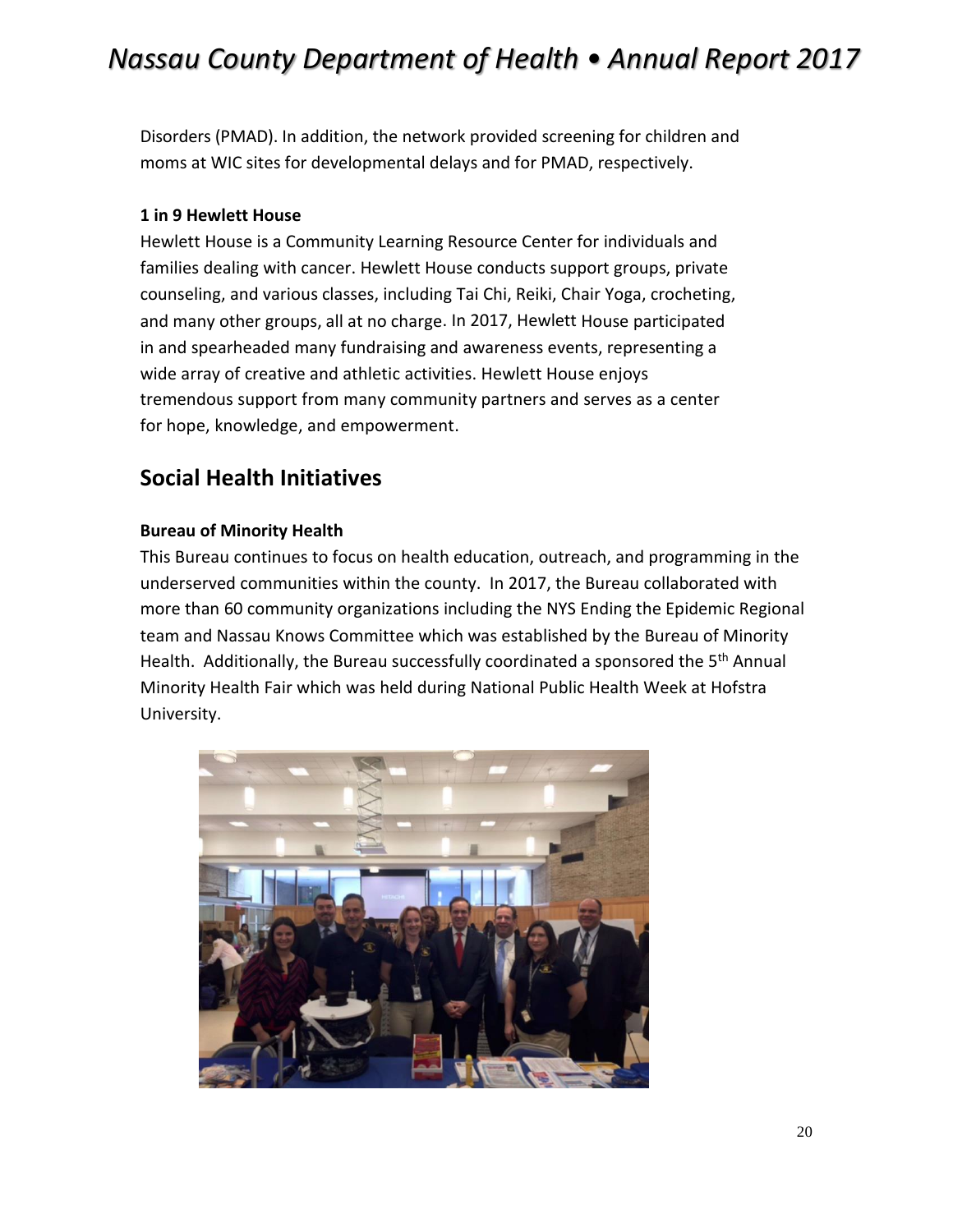#### **Bureau of STD Control and HIV Partner Services**

Activities of this Bureau focus on a comprehensive approach to disease intervention including risk reduction, counseling and education, early identification, and partner notification. These activities are done in partnership with health care providers, community organizations, schools, and other county agencies.

The Bureau staff has extensive experience in field epidemiology, case interviews, confirmation of treatment, partner elicitation and notification, counseling and referral services, and has the capacity to use innovative approaches to case and partner investigations.

In 2017, STD Control, HIV Partner Services and, Expanded Partner Services:

- Investigated 380 Syphilis, 4842 Chlamydia, and 781 Gonorrhea cases.
- Investigated 120 cases of HIV. Each case was contacted and was offered assistance notifying his or her partners who might be at risk.
- Investigated 149 cases of out- of- care HIV positive. Each case was dispositioned and those who were truly not in care were offered assistance with re-linkage.

### <span id="page-20-0"></span>**Public Health Emergency Preparedness (PHEP)**

Public Health Emergency Preparedness (PHEP) is tasked with responding to a range of public health threats—including infectious diseases; natural disasters, and biological, chemical, nuclear and radiological events. Our goal is to build a more resilient community that is prepared to deal with threats and emergencies that affect the health of the public.

The Division manages the Nassau County Department of Health's Medical Reserve Corps (MRC) volunteers. Each new member is required to pass a police background check and to participate in a new member Orientation training. Free trainings are provided to keep the volunteers engaged and prepared for a public health emergency response. In 2017, 18 trainings were held including Basic Life Support, Psychological First Aid, Bleeding Control, Medical Needs Shelter, Weapons of Mass Destruction, Advanced Cardiac Life Support, and a Triage Training and Drill. In April, 54 members attended a General Membership meeting at the Nassau County Office of Emergency Management, in Bethpage, where Dr. Eisenstein spoke on "Emerging Infectious Disease." Membership rose from 938 members to 962 during the year and 126 volunteers reached "10 years of service."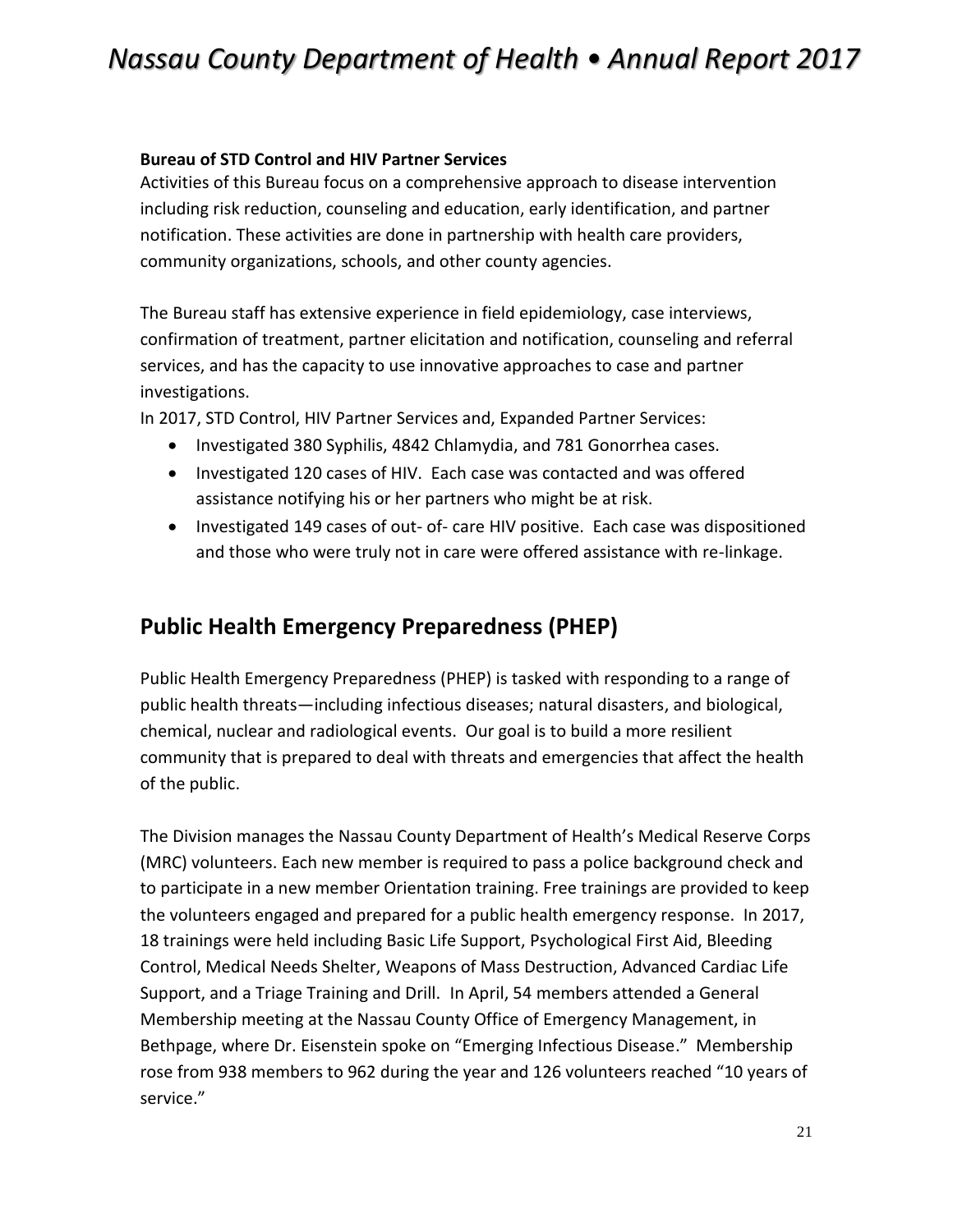A Point of Dispensing (POD) Exercise was conducted at the "Yes We Can Community Center" in Westbury. Positions were filled by 28 Department of Health staff, 15 Community Emergency Response Team (CERT) members, and 19 Medical Reserve Corps volunteers. Clients included 18 participants from the Mill Neck Organization, four from the Access and Functionally Needs Advisory Coalition (AFNAC), four from The Town of North Hempstead, and a representative from the Nassau County Office of the Physically Challenged.

Activations involved responding to emergencies as well as providing medical support at planned events. When Nassau County activates the Emergency Operations Center (EOC), PHEP staff the ESF-8 (health desk) to coordinate activities and situational awareness. 2017 activations included:

- Two winter storm ESF-8 activations.
- NCDOH staff and MRC volunteers provided medical support for participants and spectators at the Long Island Marathon and the Empire Games for the Physically Challenged.

The Division maintains a cache of medical supplies and more than 400 pieces of equipment–including vehicles, 800 megahertz radios, emergency medical tents, Automated External Defibrillators (AEDs), wheelchairs, cots, computers, and generators. The PHEP unit collaborated with the Nassau County EMS Academy to develop and deliver a two-and-a-half day Occupational Safety and Health Administration (OSHA) Operations-level Hazmat training that included practice donning and doffing NCDOH Personal Protective Equipment (PPE). The 10 Environmental Health employees that compromise the NCDOH Emergency Response Team (ERT) members completed the training.

PHEP also leads the Nassau County Health and Medical Multi-Agency Coordinating Group (HMMACG) which includes all 11 hospitals, 37 nursing homes, 30 adult care facilities, and more than 40 health care partners. During 2017, PHEP helped numerous health care partners with interpreting new Center for Medicare and Medicaid Services (CMS) regulations and meeting certain requirements. Meetings also focused on Active Shooter Planning (provided by the Nassau County Homeland Security unit), a tabletop exercise for the New York State Department of Health's eFinds system for tracking patients/residents during an evacuation, and the new Health and Human Services Empower web site that provides a mapping tool with electricity-dependent equipment Medicare claims.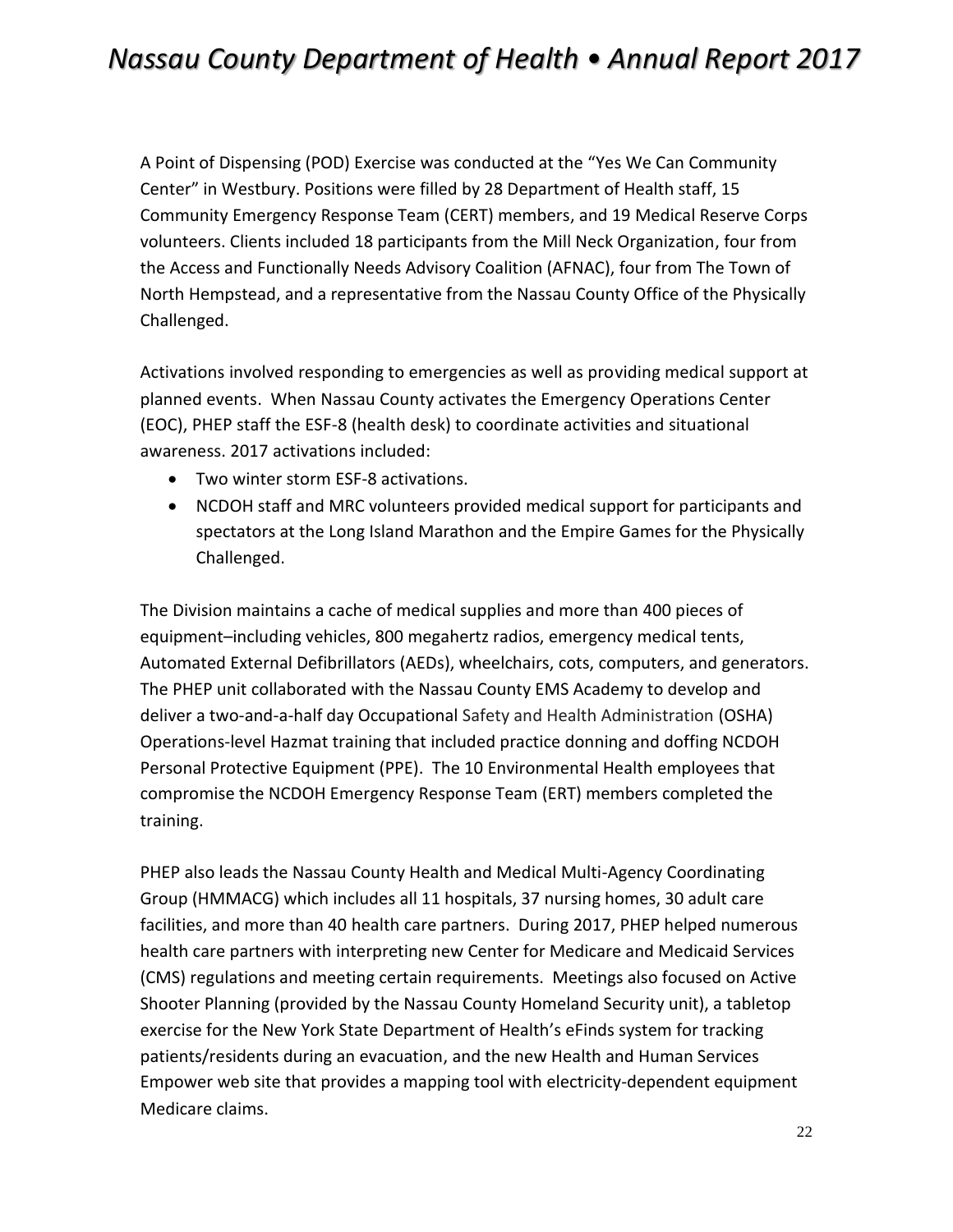

*Leslie Samilo and Barbara Rowan donning during the ERT Training.*



*Dr. Greenberg and Ana Sousa at the POD exercise on 2/27/17.*

### <span id="page-22-0"></span>**Communications and Health Information**

The Office of Communications and Health Information is responsible for educating Nassau County residents about health issues to support a safe and healthy community. In 2017, the Nassau County Department of Health participated in meetings and community events, including public forums, and conferences/summits focused on health promotion and disease prevention. Educational literature was distributed through health fairs and provided to community-based organizations. The Office of Communications and Health Information is dedicated to answering the public's questions and issued over 50 press releases.

#### <span id="page-22-1"></span>**Human Resources**

In 2017, the Health Department experienced a net decrease in staffing of 24 employees. At year-end, the Department employed 213 employees, of whom 201 were full time and 12 were part time. Overall, 79% of the employees' salaries was funded by the County Fund while 21% was funded by various grants.

In 2017, in an effort to reduce expenditures, the County offered a Voluntary Incentive Separation Program (VSIP) to all full-time CSEA employees whereby those that applied would receive an incentive payment of \$1,000 for every year of completed service as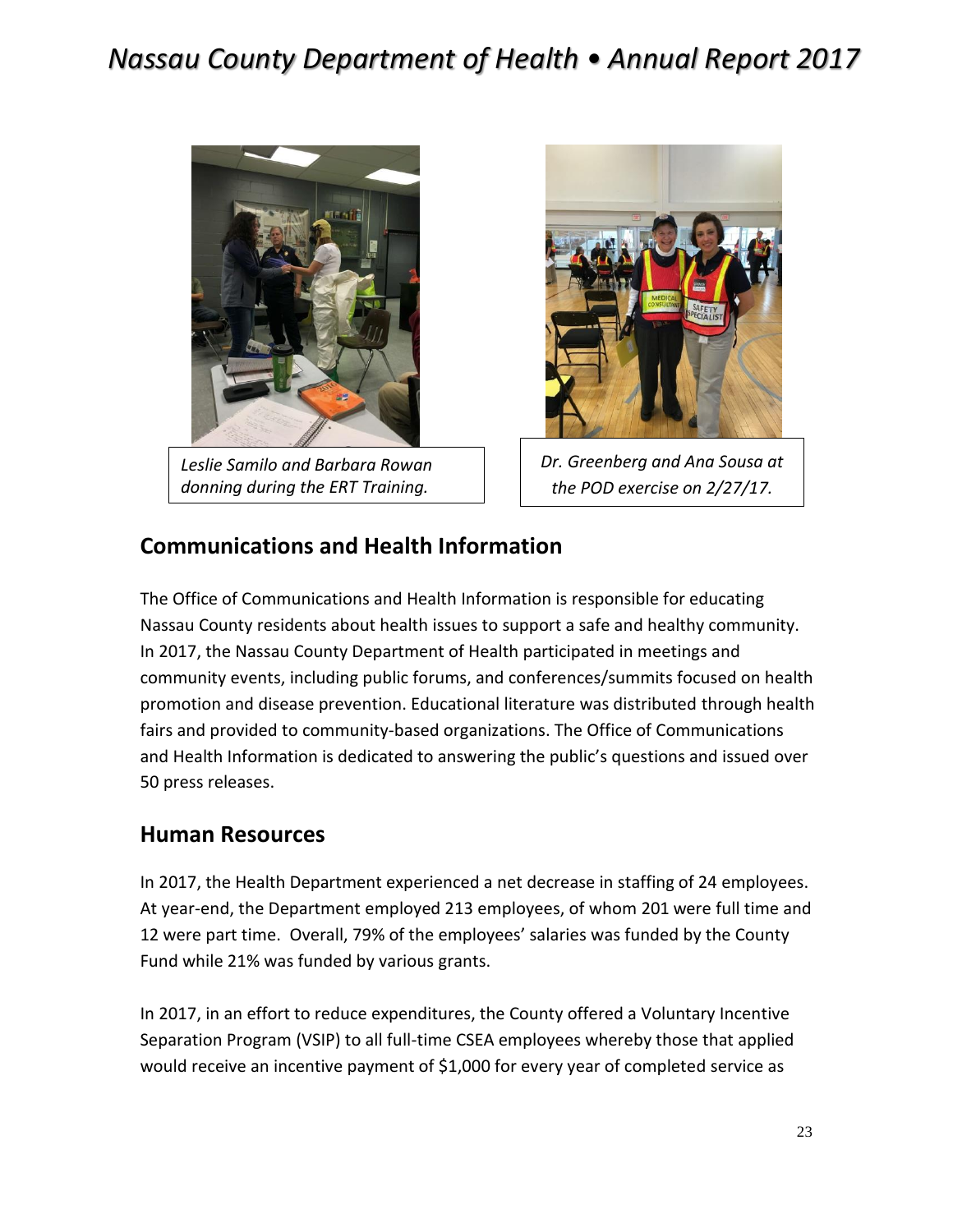defined by the CBA. Twenty-One Department of Health employees took advantage of the program and left by September 15<sup>th</sup>.

In 2017, the Health Department experienced a total of 38 separations – 21 VSIP; 7 retired; 2 transferred to other County agencies, and the remaining 8 resigned. In turn, the Health Department hired 15 employees. Lastly, 10 employees were rewarded with promotions for their hard work and dedication.

|                        | 2016 | 2017 | <b>Net</b> |
|------------------------|------|------|------------|
|                        |      |      | Change     |
| <b>Total Employees</b> | 237  | 213  | $-24$      |
|                        |      |      |            |
| <b>Full Time</b>       | 223  | 201  | $-22$      |
| Part Time              | 14   | 12   | $-2$       |
|                        |      |      |            |
| <b>General Fund</b>    | 189  | 169  | $-20$      |
| <b>Grant Fund</b>      | 48   | 44   |            |

### <span id="page-23-0"></span>**Public Health Laboratories**

The Division of Public Health Laboratories provides essential analytic and diagnostic laboratory services which assesses the status of community health in Nassau County. It maintains the necessary technical expertise and instrumentation to test for the presence of bacterial and chemical contaminants in the environment. This Division is available to respond to public health emergencies 24 hours a day, 7 days a week.

The Division is comprised of two laboratories - Microbiology and Chemistry. The Microbiology Lab monitors the quality of beach water, the efficacy of waste water treatment, and quality of drinking water as well as identifies mosquito species for West Nile Virus testing. The Chemistry Lab performs chemical agent analyses in water, air, soil, and dust samples.

In 2017, the Public Health Chemistry and Microbiology Labs tested 19,700 samples, including beach water, drinking water and waste water. Also, the Microbiology Lab identified 36,090 mosquitoes of 13 different species from 1,088 mosquito traps and prepared the specimens for West Nile Virus and Zika Virus testing by NYSDOH.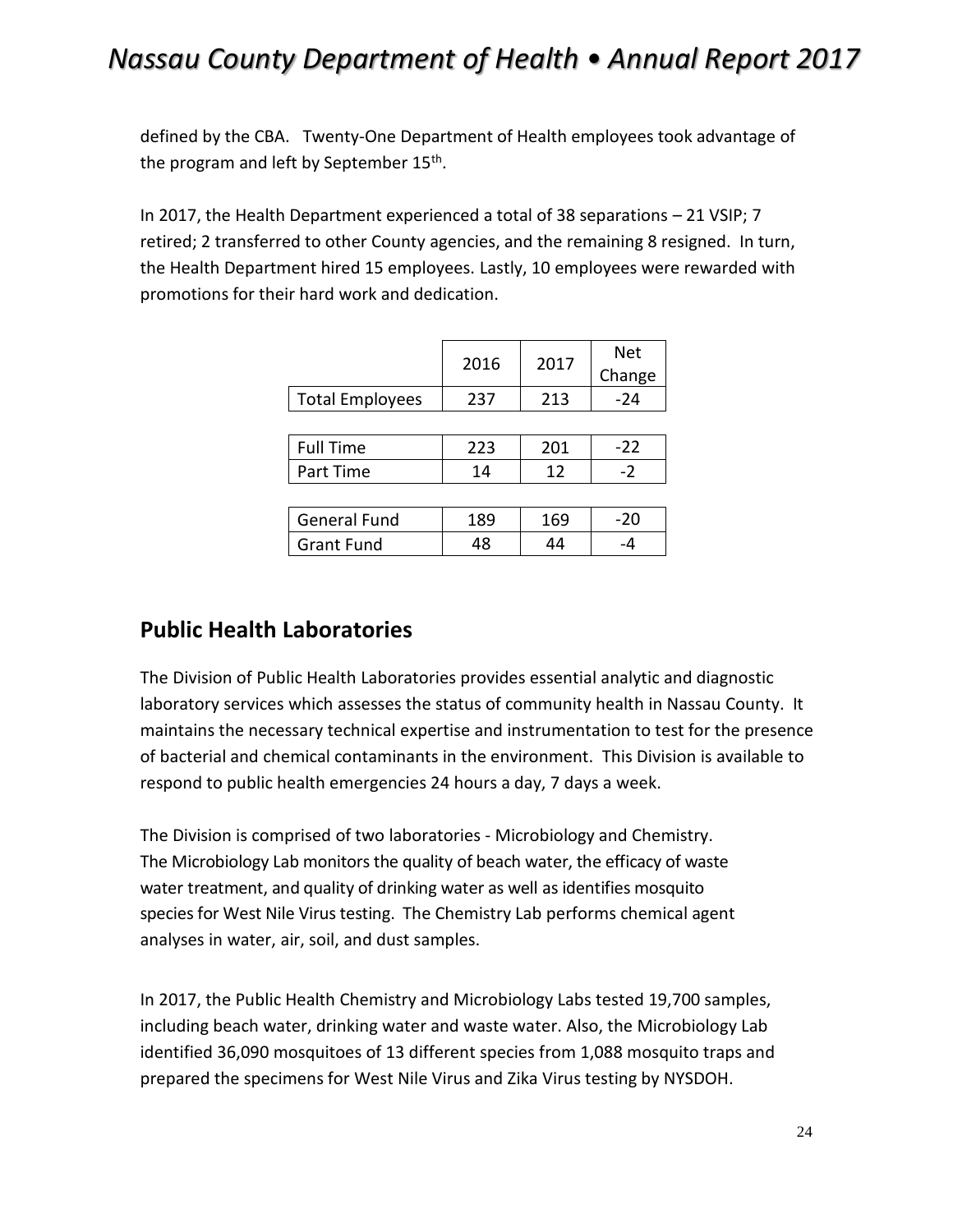

<span id="page-24-0"></span>

### FY2017 REVENUES BY TYPE

| \$6,295,826   |
|---------------|
| \$178,995     |
| \$5,203,505   |
| \$74,172,641  |
| \$443,442     |
| \$84,537,477  |
| \$170,831,886 |
|               |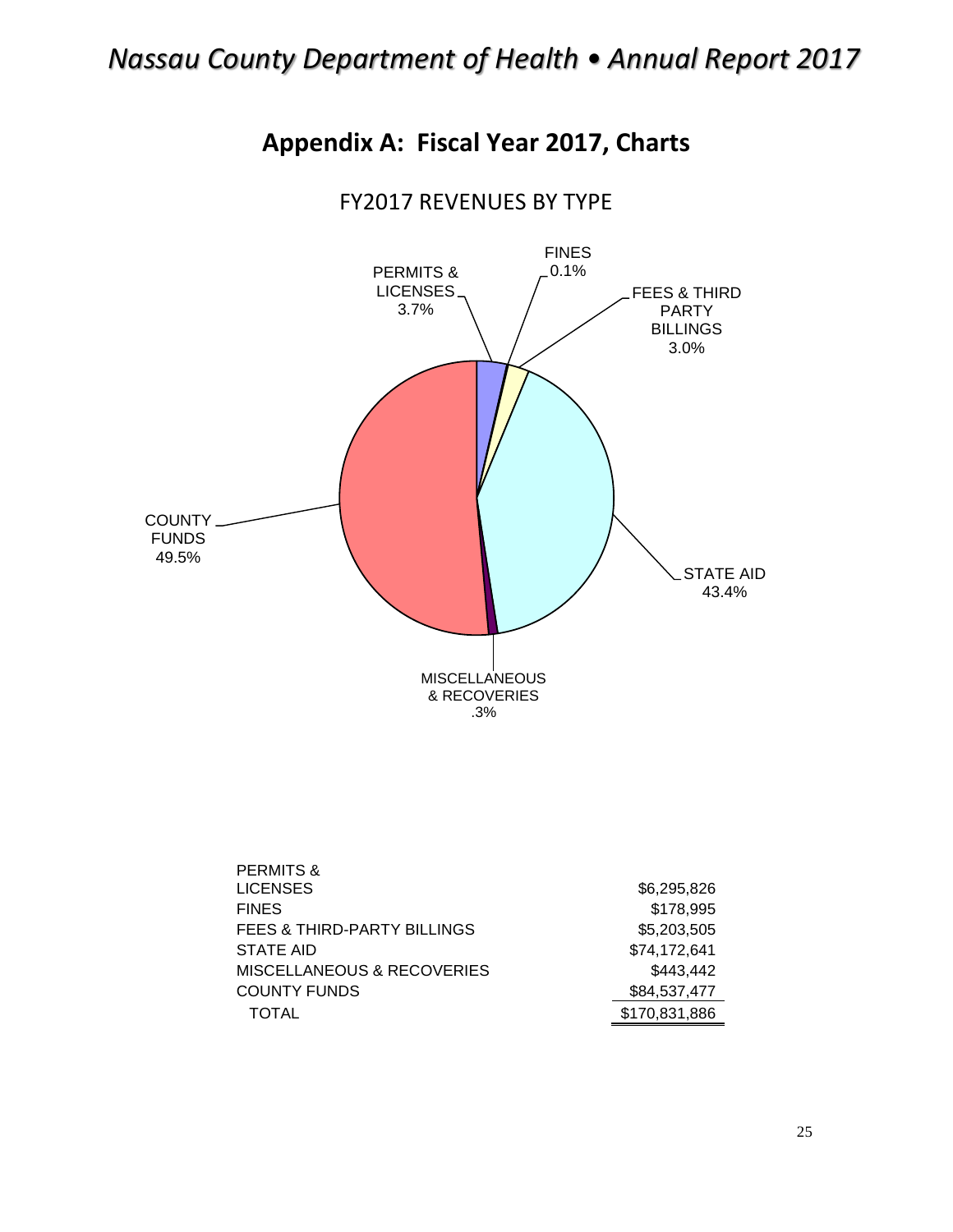



| <b>SALARIES</b>                         | \$16,191,551  |
|-----------------------------------------|---------------|
| <b>FRINGE BENEFITS*</b>                 | \$11,139,480  |
| <b>EQUIPMENT &amp; GENERAL EXPENSES</b> | \$690,193     |
| <b>CONTRACTUAL EXPENSES</b>             | \$5,237,203   |
| <b>PROVIDER PAYMENTS**</b>              | \$133,315,811 |
| <b>INTER-DEPARTMENTAL CHARGES</b>       | \$4,257,648   |
| TOTAL                                   | \$170,831,886 |

\*Fringe benefits are budgeted centrally by the County. The amount above represents the fringe benefit costs allocated to the Health Department.

\*\*Provider payments reflect payments to Early Intervention and Pre-School Education providers.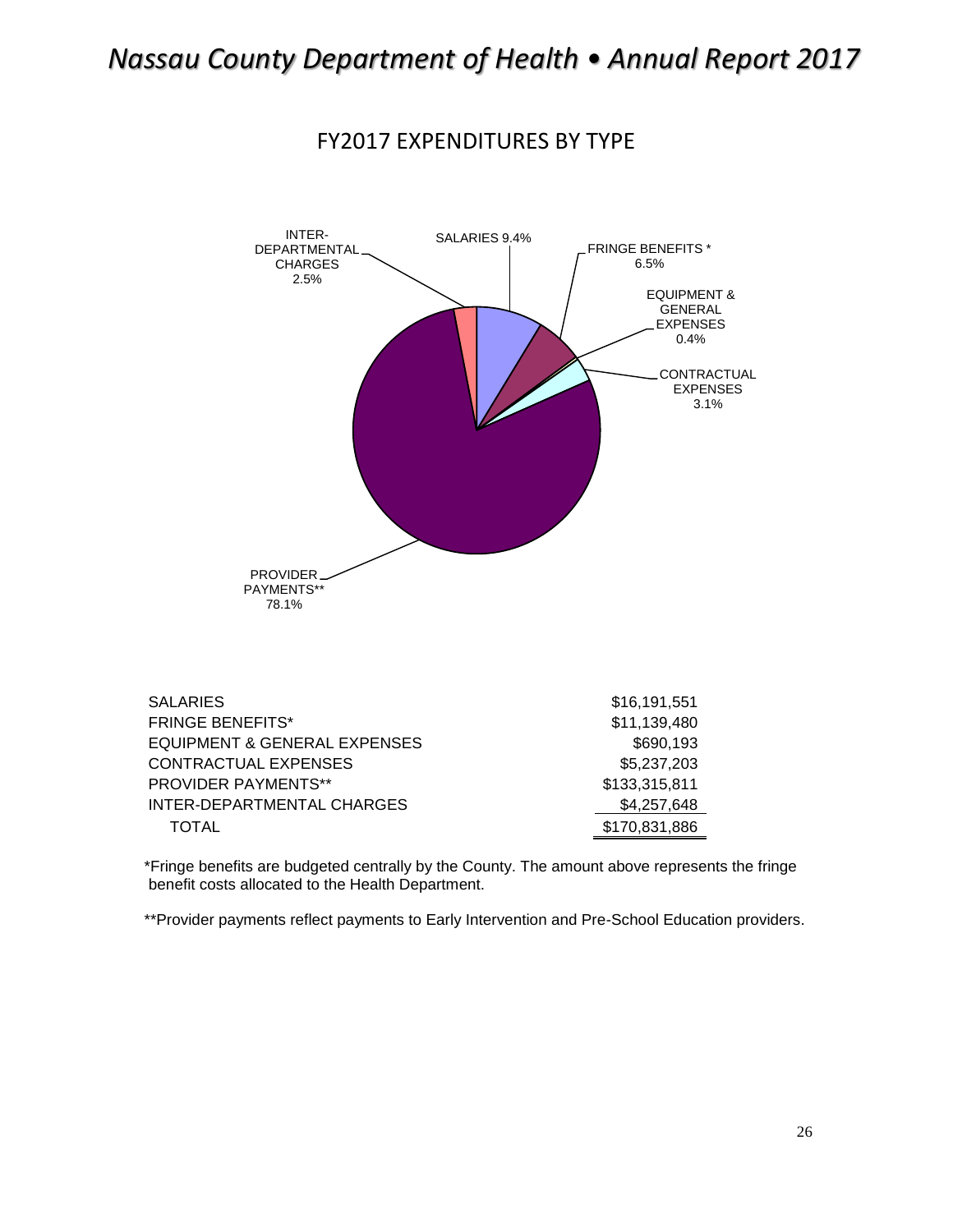

### FY2017 EXPENDITURES BY CONTROL CENTER

Fringe benefits are budgeted centrally by the County. The amount above represents the fringe benefit costs allocated to the health department.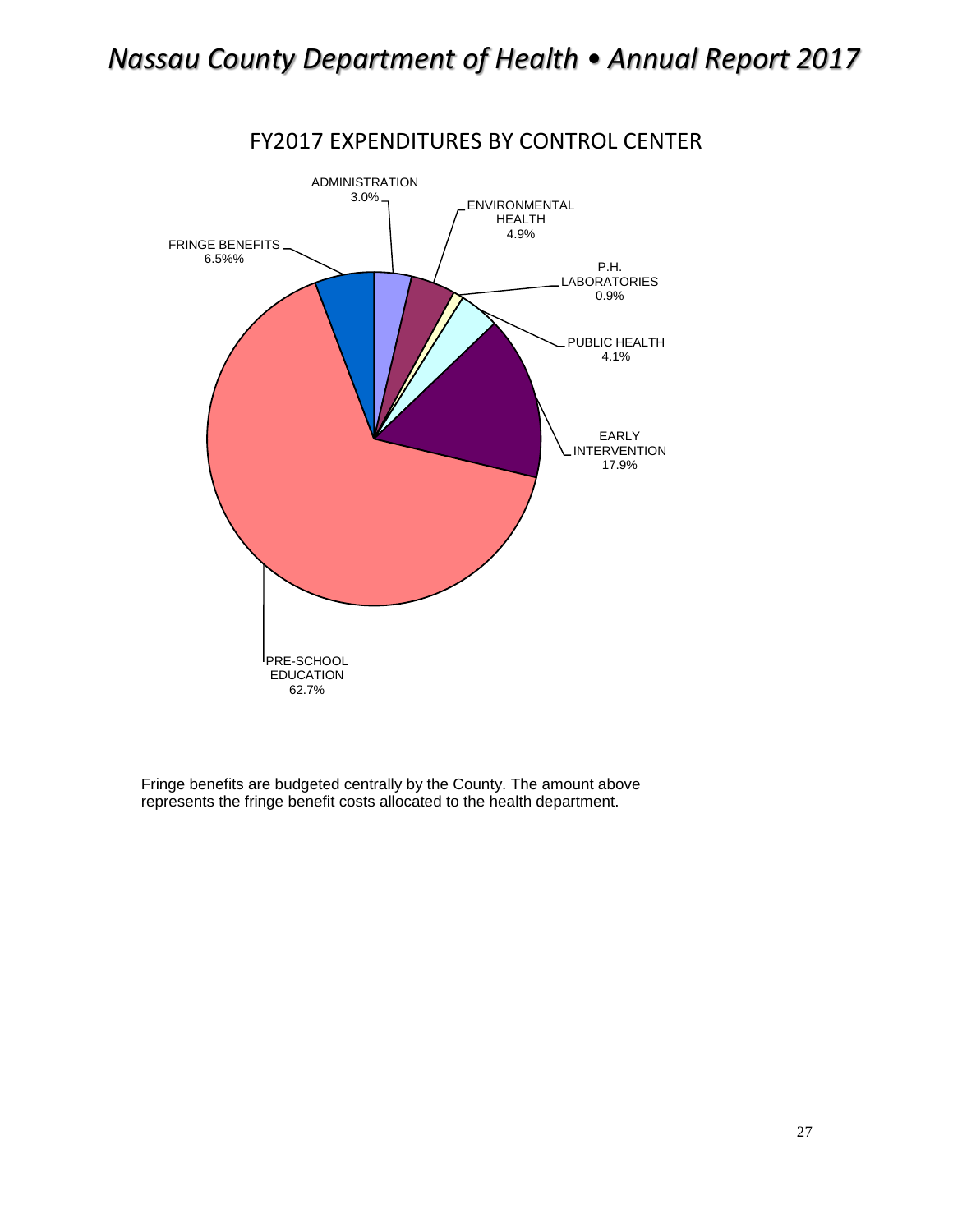FY2017 GRANT SUPPORT BY PROGRAM



| EARLY                |             |
|----------------------|-------------|
| <b>INTERVENTION</b>  | \$704.236   |
| PUBLIC HEALTH        | \$4.291.237 |
| <b>ENVIRONMENTAL</b> | \$570.861   |
| TOTAL                | \$5,566,334 |
|                      |             |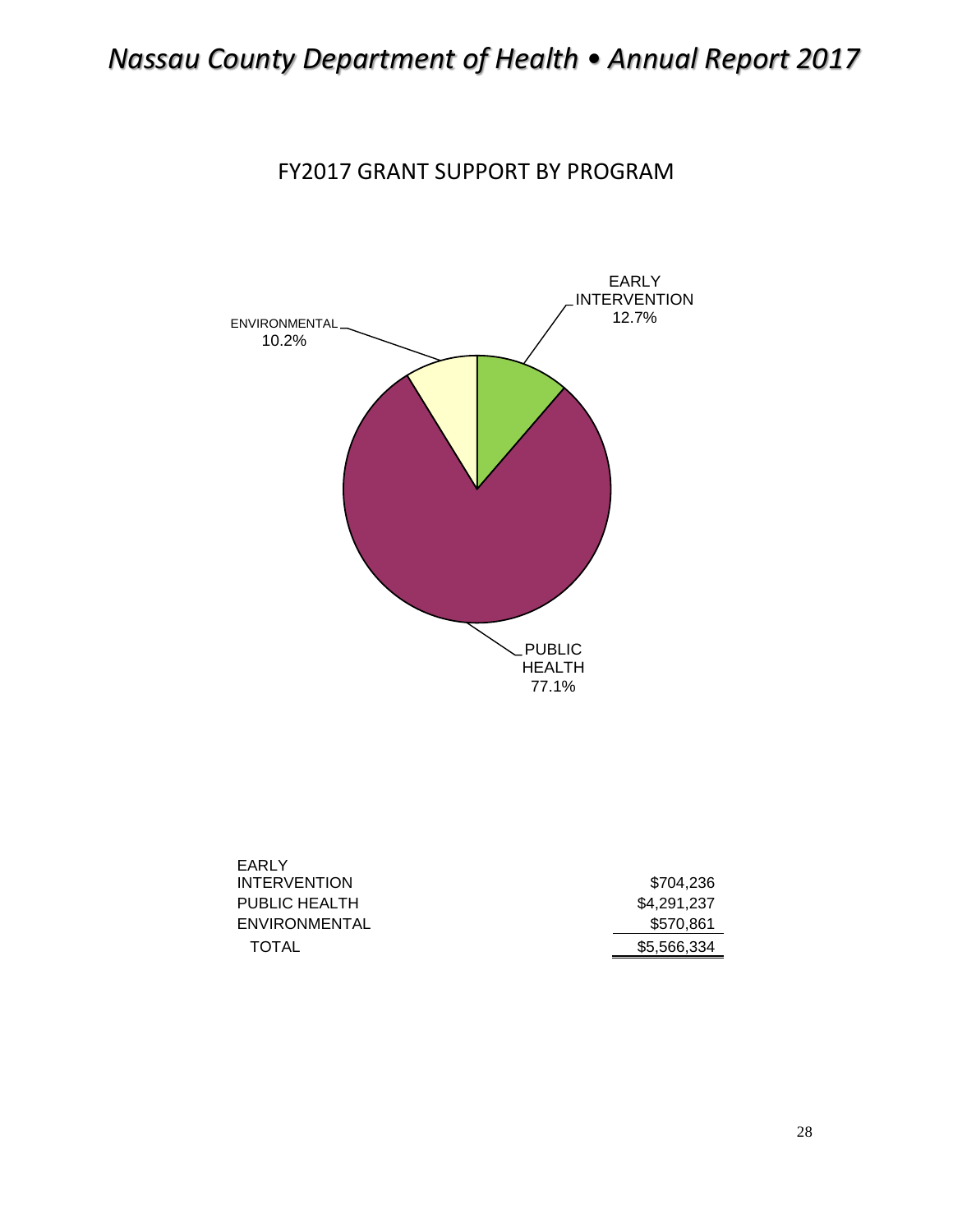<span id="page-28-0"></span>

|                                              | 2017           | 2016           | 2015           | 2014           | <b>Average</b>     |
|----------------------------------------------|----------------|----------------|----------------|----------------|--------------------|
|                                              |                |                |                |                | $(2014 -$<br>2016) |
| <b>Disease</b>                               | <b>Annual</b>  | <b>Annual</b>  | <b>Annual</b>  | <b>Annual</b>  | <b>Annual</b>      |
|                                              | #              | # Cases        | # Cases        | #              | # Cases            |
|                                              | <b>Cases</b>   |                |                | <b>Cases</b>   |                    |
| <b>AMEBIASIS</b>                             | 18             | 20             | 21             | 17             | 19                 |
| <b>ANAPLASMOSIS**</b>                        | $\overline{4}$ | 5              | 1              | 3              | 3                  |
| <b>BABESIOSIS**</b>                          | 7              | 5              | 8              | 9              | 7                  |
| <b>BOTULISM</b>                              | $\overline{0}$ | $\theta$       | $\theta$       | 1              | $\overline{0}$     |
| <b>CAMPYLOBACTERIOSIS**</b>                  | 268            | 220            | 291            | 287            | 266                |
| <b>CHIKUNGUNYA**</b>                         | $\overline{2}$ | $\overline{2}$ | 13             | 43             | 19                 |
| <b>CRYPTOSPORIDIOSIS**</b>                   | $\overline{7}$ | 7              | 10             | 10             | 9                  |
| <b>CYCLOSPORA</b>                            | $\overline{0}$ | 4              | 5              | 3              | $\overline{4}$     |
| <b>DENGUE FEVER**</b>                        | $\overline{2}$ | 9              | 6              | 3              | 6                  |
| DENGUE-VIRAL HEMORRHAGIC<br>FEVER**          | $\theta$       | $\theta$       | $\theta$       | $\mathbf{1}$   | $\overline{0}$     |
| <b>ECOLI SHIGA TOXIN</b>                     | 17             | 19             | 12             | 25             | 19                 |
| <b>EHRLICHIOSIS (CHAFEENSIS)**</b>           | 3              | $\overline{2}$ | $\Omega$       | $\mathbf{1}$   | $\mathbf{1}$       |
| <b>EHRLICHIOSIS</b><br>(UNDETERMINED)**      | 4              | $\mathbf{1}$   | $\Omega$       | $\Omega$       | $\overline{0}$     |
| <b>ENCEPHALITIS, OTHER</b>                   | $\overline{0}$ | $\overline{2}$ | $\Omega$       | 3              | $\overline{2}$     |
| <b>GIARDIASIS</b>                            | 67             | 105            | 91             | 79             | 92                 |
| HAEMOPHILUS INFLUENZAE,<br><b>INVB</b>       | $\mathbf{1}$   | $\mathbf{1}$   | $\mathbf{1}$   | $\mathbf{0}$   | $\mathbf{1}$       |
| HAEMOPHILUS INFLUENZAE,<br><b>NOT TYPE B</b> | 25             | 37             | 14             | 25             | 25                 |
| <b>HEPATITIS A</b>                           | 13             | 10             | 8              | 6              | 8                  |
| <b>HEPATITIS B,ACUTE</b>                     | 3              | 3              | $\overline{4}$ | 6              | $\overline{4}$     |
| <b>HEPATITIS B, CHRONIC</b>                  | 37             | 173            | 189            | 209            | 190                |
| <b>HEPATITIS C,ACUTE</b>                     | 10             | 3              | $\overline{2}$ | $\overline{7}$ | $\overline{4}$     |
| HEPATITIS C, CHRONIC                         | 829            | 467            | 562            | 573            | 534                |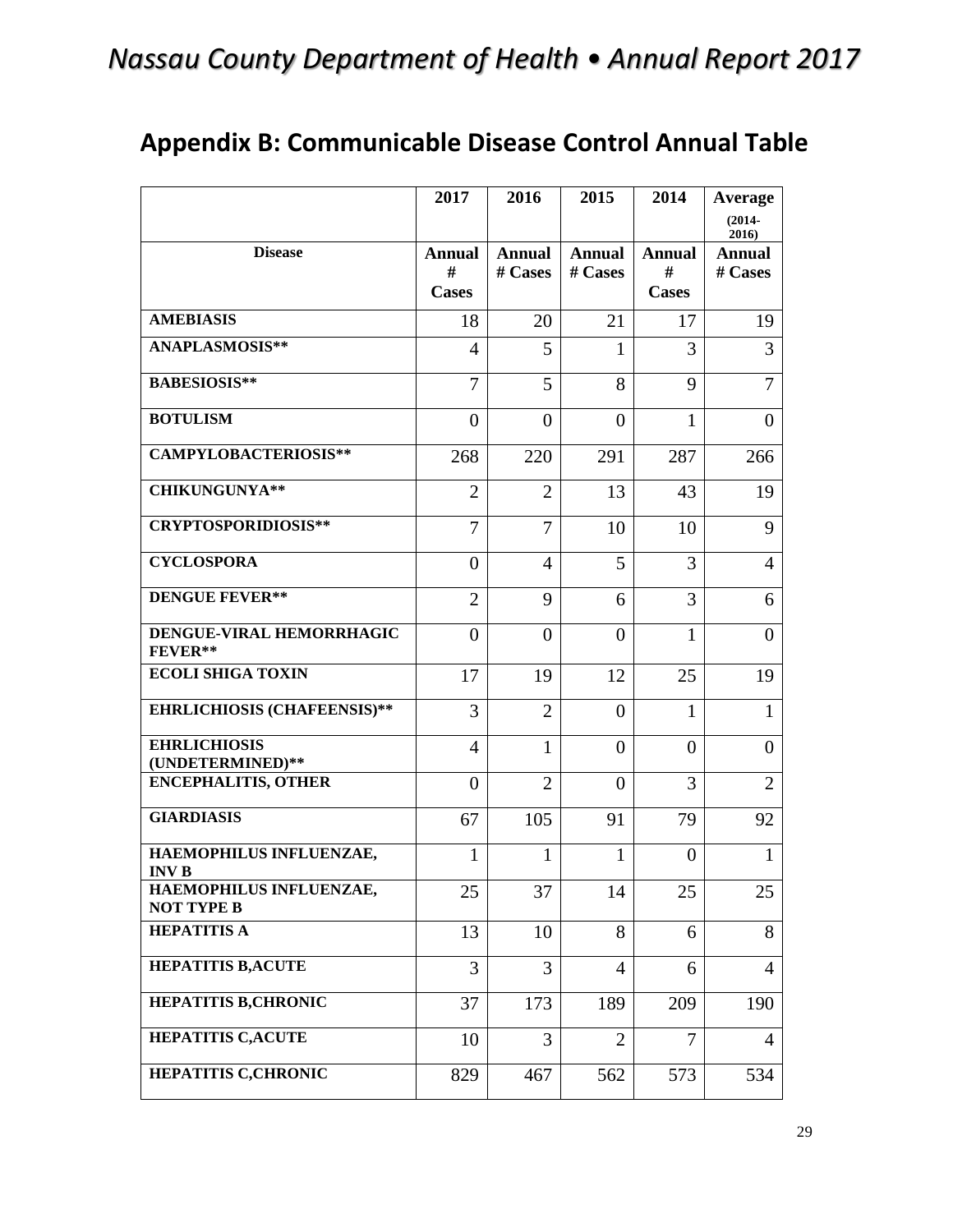| HERPES INF, INFANT = < 60 DAYS                        | $\overline{0}$ | $\mathbf{1}$   | $\overline{2}$ | $\overline{0}$ | 1              |
|-------------------------------------------------------|----------------|----------------|----------------|----------------|----------------|
| <b>INFLUENZA A, LAB CONFIRMED</b>                     | 3014           | 2548           | 2272           | 2047           | 2289           |
| <b>INFLUENZA B, LAB CONFIRMED</b>                     | 1393           | 874            | 299            | 1166           | 780            |
| <b>INFLUENZA UNSPECIFIED, LAB</b><br><b>CONFIRMED</b> | 6              | 6              | 6              | 5              | 6              |
| <b>INFLUENZA PEDIATRIC DEATH</b>                      | $\overline{0}$ | $\overline{0}$ | 1              | $\overline{0}$ | $\overline{0}$ |
| <b>LEGIONELLOSIS</b>                                  | 85             | 57             | 65             | 77             | 66             |
| <b>LISTERIOSIS</b>                                    | 9              | 9              | 6              | 10             | 8              |
| <b>LYME DISEASE*******</b>                            | 33             | 48             | 44             | 25             | 39             |
| <b>MALARIA</b>                                        | 6              | 12             | 6              | 9              | 9              |
| <b>MENINGITIS, ASEPTIC</b>                            | 28             | 69             | 69             | 40             | 59             |
| MENINGITIS, OTHER BACTERIAL                           | 9              | 6              | 6              | 6              | 6              |
| MENINGOCOCCAL**                                       | $\mathbf{1}$   | $\theta$       | $\overline{2}$ | $\mathbf{1}$   | $\mathbf{1}$   |
| MENINGITIS, UNKNOWN                                   | $\overline{0}$ | $\mathbf{1}$   | $\overline{0}$ | $\theta$       | $\overline{0}$ |
| MUMPS**                                               | 7              | 56             | $\mathbf{1}$   | $\overline{4}$ | 20             |
| PERTUSSIS**                                           | 45             | 87             | 68             | 34             | 63             |
| <b>ROCKY MTN SPOT FEVER**</b>                         | 6              | $\overline{2}$ | $\mathbf{1}$   | $\mathbf{1}$   | $\mathbf{1}$   |
| <b>SALMONELLOSIS</b>                                  | 162            | 145            | 156            | 121            | 141            |
| <b>SHIGELLOSIS</b>                                    | 37             | 38             | 79             | 62             | 60             |
| STREP, GROUP A INVASIVE                               | 53             | 44             | 29             | 46             | 40             |
| <b>STREP, GROUP B INVASIVE</b>                        | 154            | 126            | 98             | 97             | 107            |
| <b>STREP, GROUP B</b><br><b>INV, EARLY/LATE ONSET</b> | 8              | 10             | 5              | 12             | 9              |
| <b>STREP PNEUMONIAE, INVASIVE**</b>                   | 104            | 83             | 78             | 85             | 82             |
| <b>TYPHOID FEVER</b>                                  | 7              | 3              | $\overline{2}$ | 3              | 3              |
| <b>VISA</b>                                           | $\overline{0}$ | $\overline{0}$ | $\Omega$       | $\overline{2}$ | $\mathbf{1}$   |
| <b>VIBRIO - NON 01 CHOLERA</b>                        | 10             | 6              | 11             | 8              | 8              |
| <b>WESTNILE VIRUS**</b>                               | 7              | 6              | 7              | $\overline{4}$ | 6              |
| <b>WESTNILE FEVER**</b>                               | $\overline{2}$ | 1              | $\overline{2}$ | $\overline{0}$ | 1              |